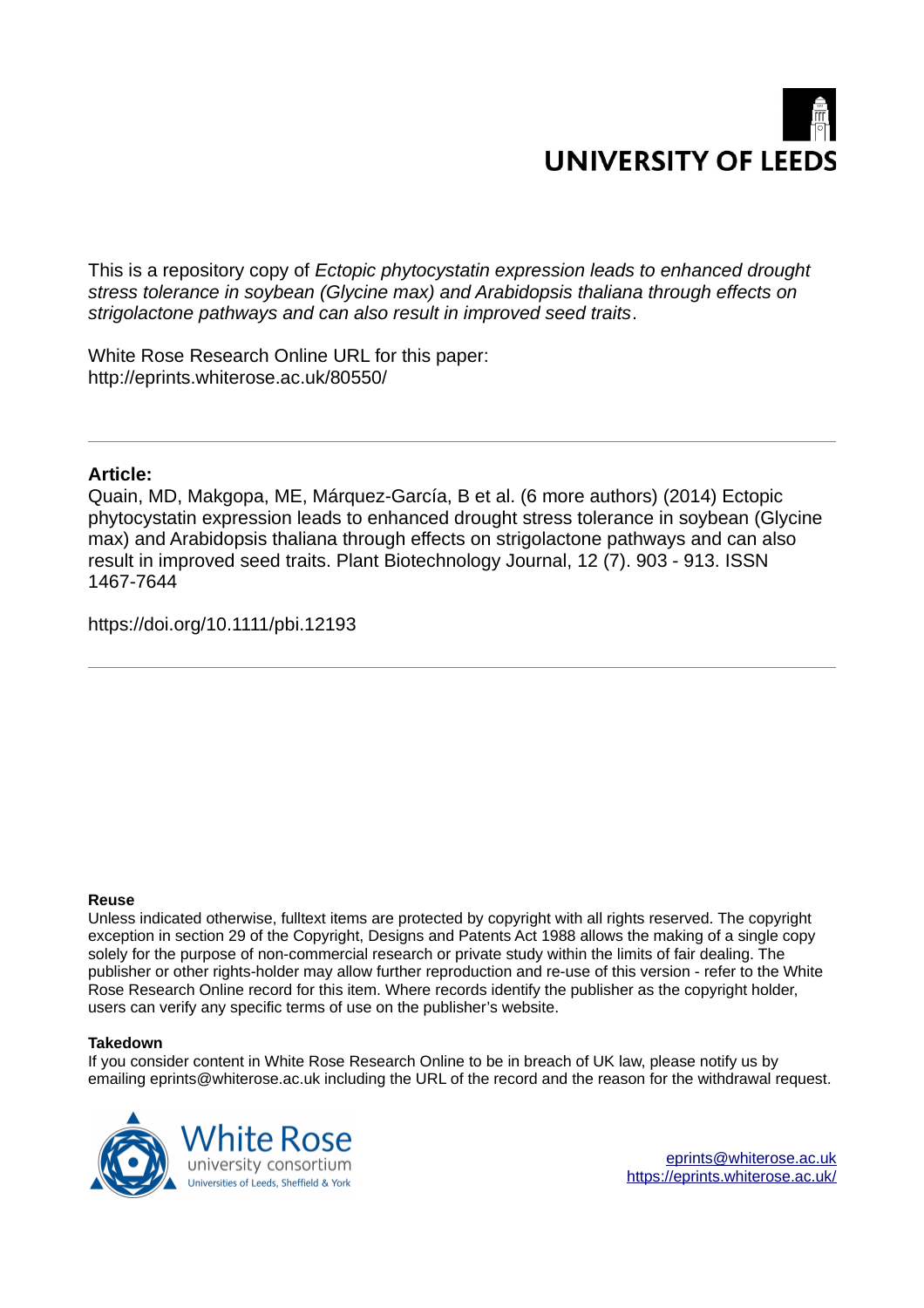# **Ectopic phytocystatin expression leads to enhanced drought stress tolerance and improved seed traits in soybean (Glycine max) and Arabidopsis thaliana through effects on strigolactone pathways**

**Marian D. Quain1, 2†, Matome Eugene Makgopa1, 3†, Belén Márquez García1+ , Gloria Comadira<sup>1</sup> , Nieves Fernandez-Garcia<sup>4</sup> , Enrique Olmos<sup>4</sup> , Daniel Schnaubelt<sup>1</sup> , Karl J. Kunert1, 3, and Christine H. Foyer1\***

<sup>1</sup> Centre for Plant Sciences, Faculty of Biology, University of Leeds, Leeds, LS2 9JT, UK

<sup>2</sup>Council for Scientific and Industrial Research, Crops Research Institute, P. O. BOX 3785, Kumasi, Ghana

<sup>3</sup>Forestry and Agricultural Biotechnology Institute, Plant Science Department, University of Pretoria, Pretoria 0002, South Africa

<sup>4</sup>CEBAS-CSIC, Department of Plant Physiology, P.O. Box 164, 30080-Murcia, Spain

 $\dagger$  MDQ and MEM have contributed equally to this work and should both be regarded as the first author

**<sup>+</sup>**Current address, VIB Department of Plant Systems Biology, Ghent University, Technologiepark 927, 9052 Gent, Belgium

\*Correspondence (tel.: +44 113 343 1421; fax: +44 01133432882; e-mail: [c.foyer@leeds.ac.uk](mailto:c.foyer@leeds.ac.uk)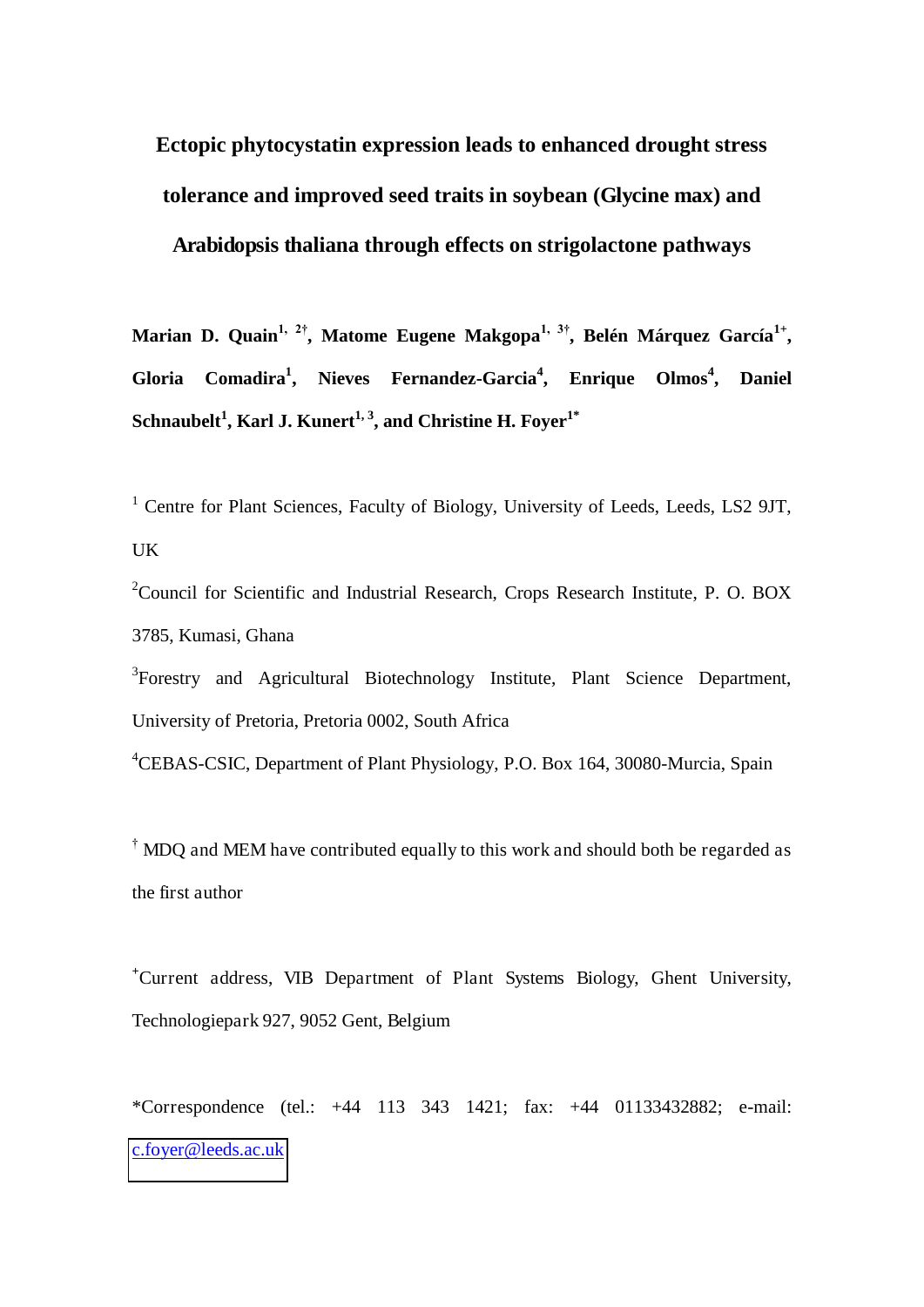**Running title:** Enhancing crop quality by cystatin expression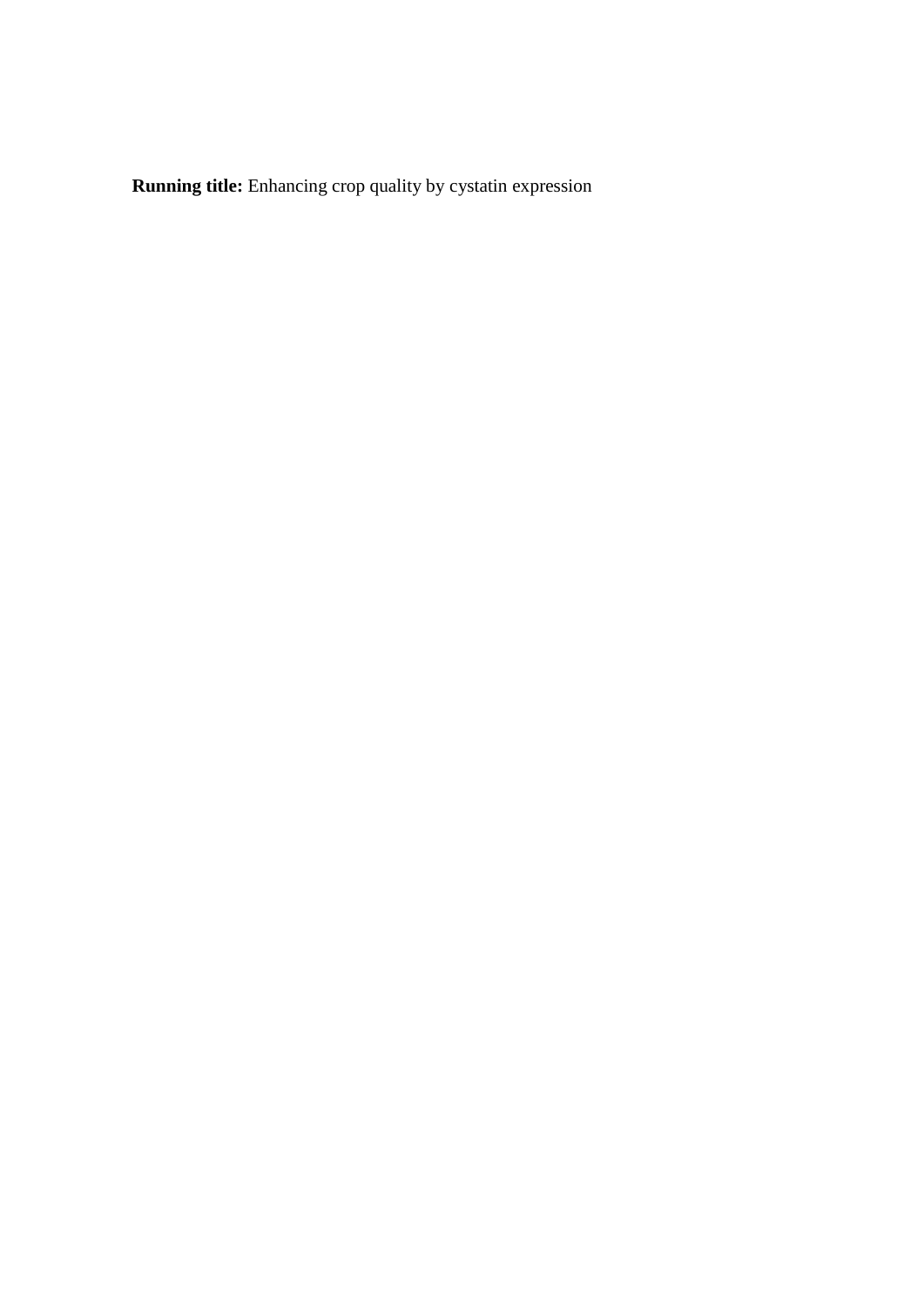# **Summary**

Ectopic cystatin expression has long been used in plant pest management but the cysteine protease targets of these inhibitors might also have important functions in the control of plant lifespan and stress tolerance that remain poorly characterised. We therefore characterised the effects of expression of the rice cystatin, oryzacystatin-I (OCI), on the growth, development and stress tolerance of crop (soybean) and model (Arabidopsis thaliana) plants. Ectopic OCI expression in soybean enhanced shoot branching and leaf chlorophyll accumulation at later stages of vegetative development significantly and enhanced seed protein contents and decreased the abundance of mRNAs encoding strigolactone synthesis enzymes. The OCI expressing A. thaliana showed a slow growth phenotype, with increased leaf numbers and enhanced shoot branching at flowering. The OCI-dependent inhibition of cysteine proteases enhanced drought tolerance in soybean and A. thaliana, photosynthetic  $CO<sub>2</sub>$  assimilation being much less sensitive to drought-induced inhibition in the OCI expressing soybean lines. Ectopic OCI expression or treatment with the cysteine protease inhibitor E64 increased lateral root densities in A. thaliana. E64 treatment also increased lateral root densities in the max2-1 mutants that are defective in strigolactone signalling, but not in the max3-9 mutants that are defective in strigolactone synthesis. Taken together, these data provide evidence that OCI-inhibited cysteine proteases participate in the control of growth and stress tolerance through effects on strigolactones. We conclude that cysteine proteases are an important target for manipulation not only to control plant growth, development and stress tolerance, but also seed quality traits.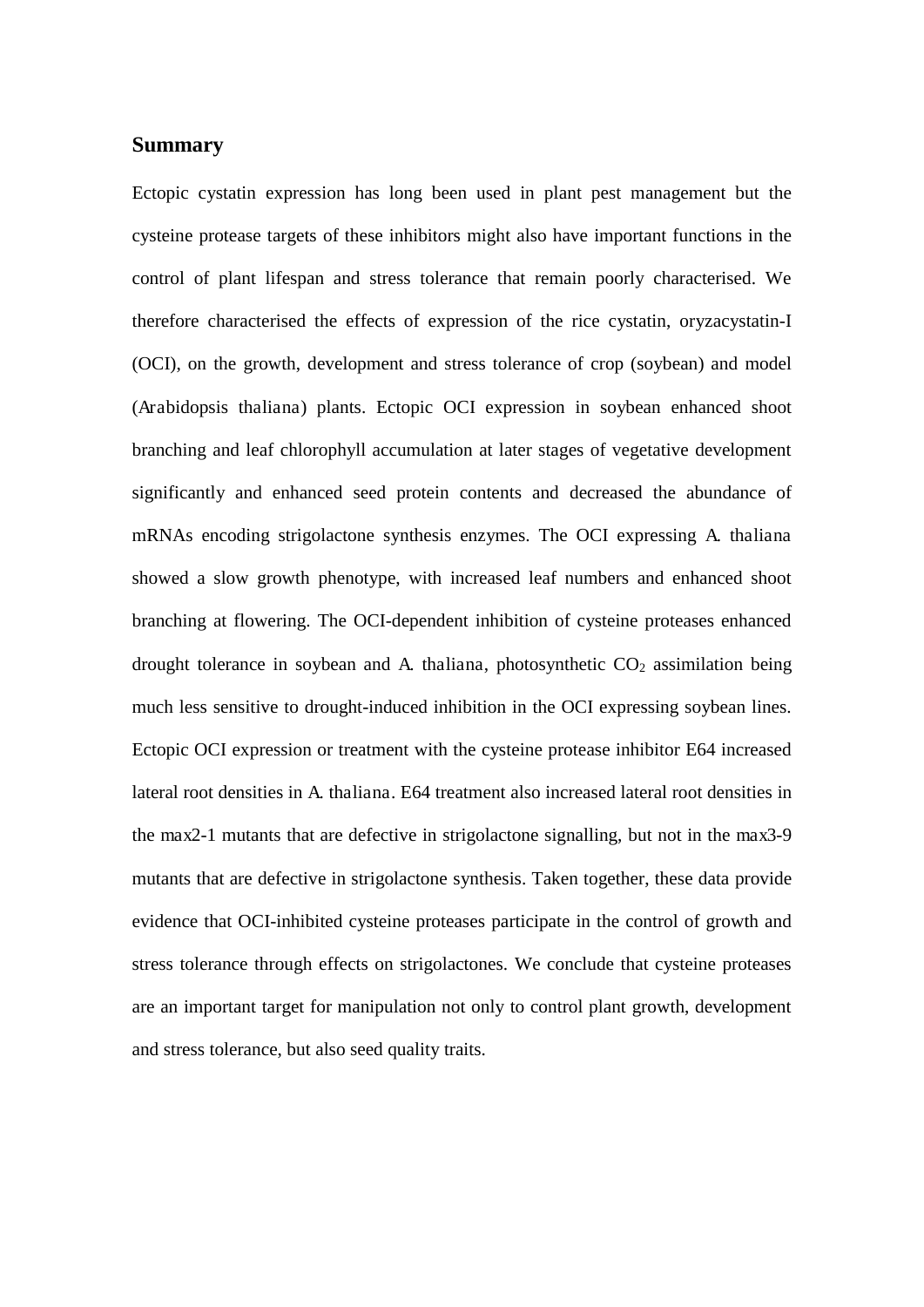**Key Words:** soybeans, tobacco, Arabidopsis, drought tolerance, seed quality, cysteine protease, cystatin, strigolactone

**Abbreviations:** CP: cysteine protease; OCI: orzacystatin-I; SWt wild-type soybean plants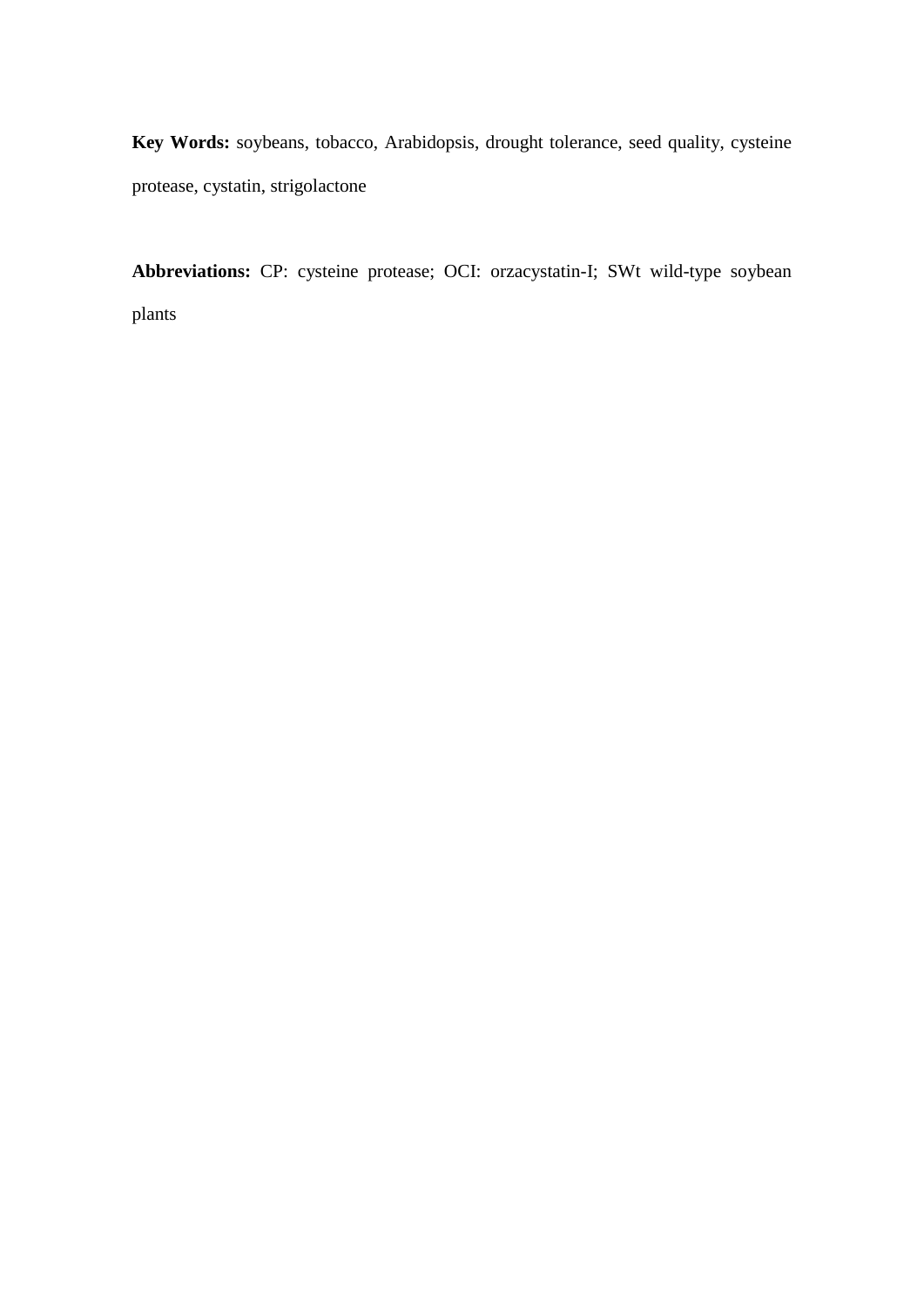# **Introduction**

Several biotechnological approaches to plant improvement using phytocystatins, particularly in over-expression studies, have been successful in recent years. For example, ectopic over-expression of phytocystatins have been used to deter insect feeding in transformed plants (Christou et al., 2006; Kiggundu et al,. 2010) and to improve the yields of bio-engineered proteins such as vaccines and metabolic enzymes (Rivard et al., 2006, Pillay et al., 2012). Second generation insect-resistant plants containing constructs designed to express multiple protease inhibitors might be important in the future to reduce pesticide usage (Vorster et al., 2010). However, relatively little is known about additional pleiotropic effects arising from ectopic phytocystatin over-expression, particularly with regard to plant development or crop quality.

 Like their cysteine protease (CP) targets, endogenous phytocystatins controlling CP activity are regulated by developmental (Lohman et al., 1994; D'Silva et al., 1998; Sheokand et al., 2005) and environmental cues (Botella et al., 1996; Belenghi et al., 2003; Pernas et al., 2000; Diop et al., 2004). The cysteine proteases of seeds are important in the processing and folding of storage proteins during development (Gruis et al., 2002), the remobilization of stored proteins during seed germination, hormone signalling, embryogenesis and morphogenesis (Salas et al., 2008). Cysteine proteases are also responsible for the regulated dismantling of organelles during senescence so that macromolecules can be remobilized and transported to the actively growing parts of the plant (Beers et al., 2000).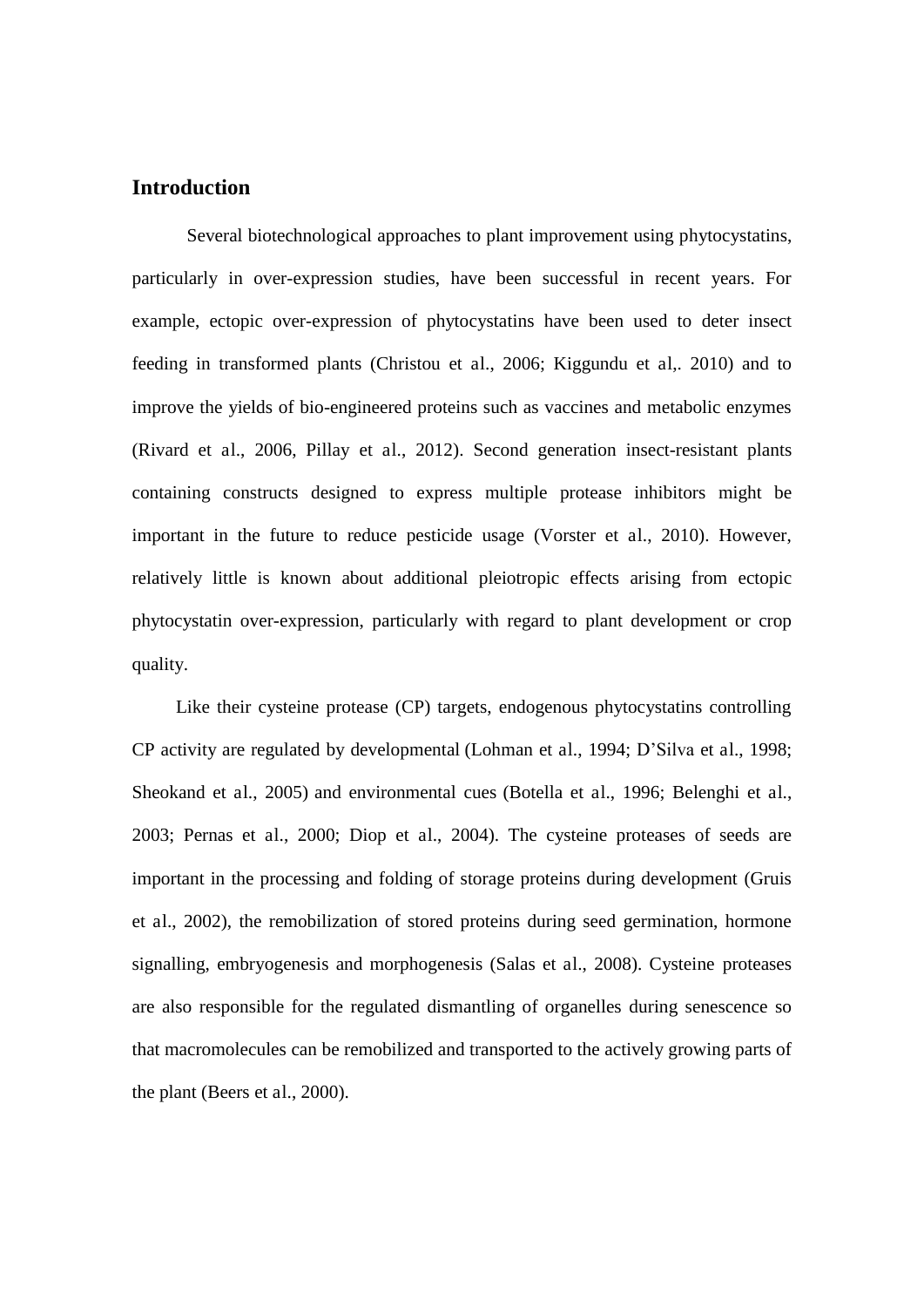The expression of phytocystatins is also considered to be important in the acquisition of abiotic stress tolerance [\(Van der Vyver et al., 2003;](file:///C:/Users/fbskk/AppData/Local/Microsoft/Windows/Temporary%20Internet%20Files/Content.Outlook/DAQ8MS1I/Quain%20et%20al%20%20%20text%20%20Plant%20Biotech%20KK%20edit.doc%23_ENREF_103) [Zhang et al., 2008;](file:///C:/Users/fbskk/AppData/Local/Microsoft/Windows/Temporary%20Internet%20Files/Content.Outlook/DAQ8MS1I/Quain%20et%20al%20%20%20text%20%20Plant%20Biotech%20KK%20edit.doc%23_ENREF_111) [Hwang et al., 2010;](file:///C:/Users/fbskk/AppData/Local/Microsoft/Windows/Temporary%20Internet%20Files/Content.Outlook/DAQ8MS1I/Quain%20et%20al%20%20%20text%20%20Plant%20Biotech%20KK%20edit.doc%23_ENREF_45) Benchabane et al., 2010). Transformed tobacco plants expressing the rice cystatin oryzacystatin-I (OCI) were more resistant to the negative impacts of chilling stress on photosynthesis (Van der Vyver et al., 2003). Similarly, overexpression of two cystatins, atCYSa and atCYSb, in transformed Arabidopsis increased resistance to high salt, drought, cold and oxidative stress [\(Zhang et al., 2008\)](file:///C:/Users/fbskk/AppData/Local/Microsoft/Windows/Temporary%20Internet%20Files/Content.Outlook/DAQ8MS1I/Quain%20et%20al%20%20%20text%20%20Plant%20Biotech%20KK%20edit.doc%23_ENREF_111). These beneficial effects of phytocystatin action in enhancing stress tolerance are considered to be the direct result of the inhibition of the cysteine protease targets (Van der Vyver et al., 2003; [Zhang et al., 2008\)](file:///C:/Users/fbskk/AppData/Local/Microsoft/Windows/Temporary%20Internet%20Files/Content.Outlook/DAQ8MS1I/Quain%20et%20al%20%20%20text%20%20Plant%20Biotech%20KK%20edit.doc%23_ENREF_111). In addition to effects on stress tolerance, OCI expression had marked effects on the growth and development of the transformed tobacco plants (Van der Vyver et al., 2003). For example, all the OCI-expressing transformed tobacco lines were smaller than controls at 16 weeks, the point where the wild-type flowered and the vegetative growth phase ceased. In contrast to the wild-type, the transformed lines flowered at 26-27 weeks, at which time they were much taller than the controls with a greater number of leaves (Prins et al., 2008). The transformed tobacco plants showed delayed senescence characteristics, and had significantly higher protein contents than the wild-type controls at the late senescence stage (26-27 weeks; Prins et al., 2008). Such observations of pleiotropic effects of recombinant protease inhibitors in planta demonstrate that our current knowledge of the range of functions of plant proteolytic processes in incomplete. Cysteine proteases therefore might mediate a range of additional useful traits for crop improvement and productivity.

 Enhanced crop productivity is required to meet the needs of a growing world population which is one of the most important challenges in plant biology of our time.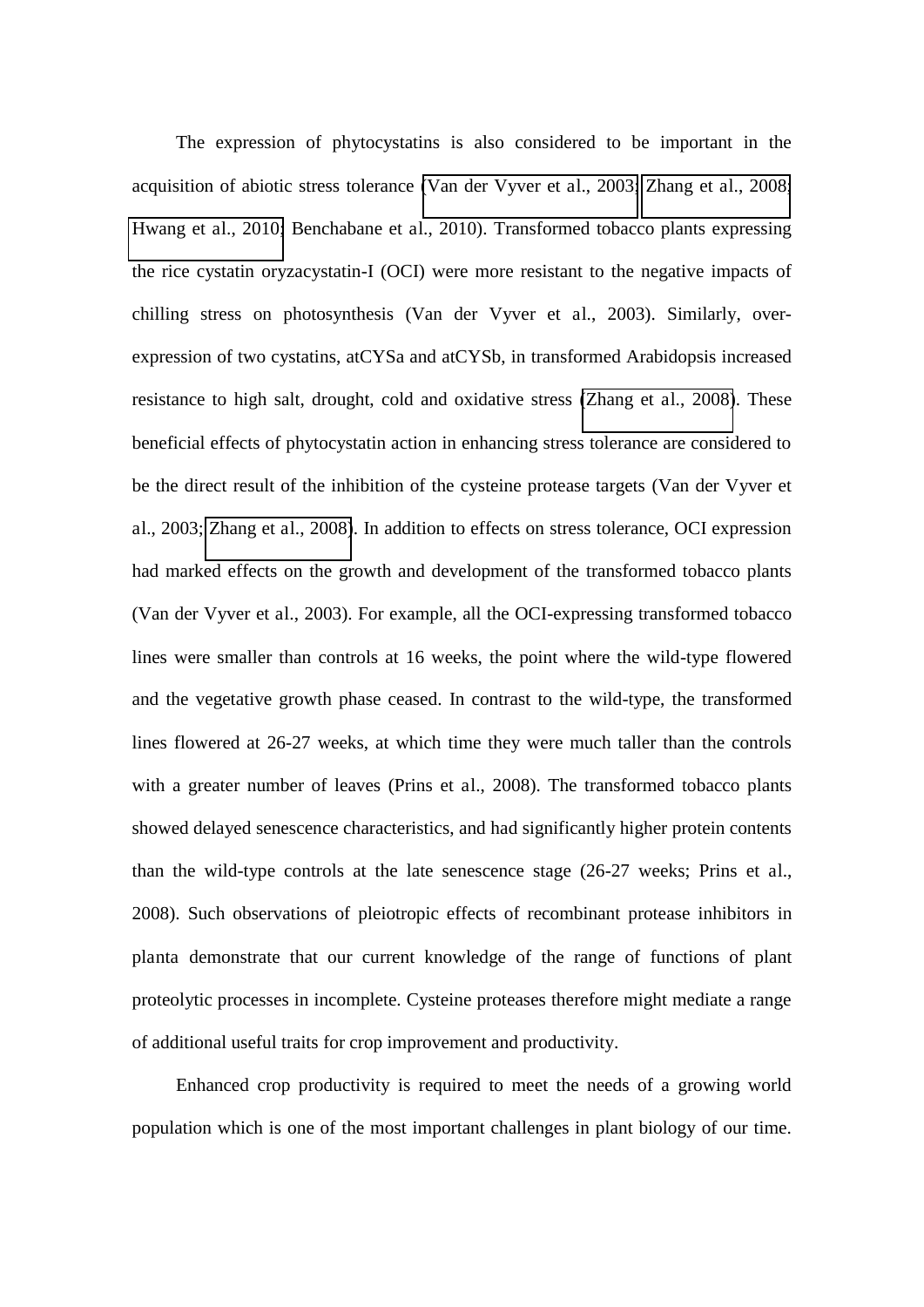The development of crop varieties with enhanced environmental stress tolerance traits for example is a major target in current plant breeding and improvement strategies (Bray, 1997; Araus et al., 2008; Parry et al., 2012). The application of classical breeding approaches in recent decades has increased the productivity of agricultural crops by an average 1% per year (Kucharik and Ramankutty, 2005). However, the amelioration of tolerance to environmental stresses, such as drought, is complex and involves factors that control plant development and growth as well as senescence (Cleays and Inze, 2013; Lawlor, 2013). Successful breeding involves the recombination of large sets of genes, followed by selection of a whole plant or crop level criterion, often yield. Results obtained to date, suggest that cysteine protease inhibitors might also be an attractive target providing improvement of stress tolerance traits in transformed plants. We have previously shown that ectopic OCI expression alters the growth and stress responses of tobacco (Van der Vyver et al., 2003; Prins et al., 2008). Here, we have compared the effects of ectopic OCI expression on the growth, development and drought tolerance in a crop (soybean; Glycine max) and model plant (A. thaliana), to determine whether this CP inhibitor exerts similar effects in different plant species. Moreover, we have explored the mechanisms by which inhibition of endogenous plant CPs leads to altered plant development and enhanced stress tolerance, demonstrating that, at least in part, the observed changes are linked to effects on strigolactonemediated regulation. Taken together, these results demonstrate that cystatin technologies can be successfully applied to crops such as soybean, providing beneficial characteristics such as enhanced drought tolerance and improved seed traits, as well as the existing benefits of pest control.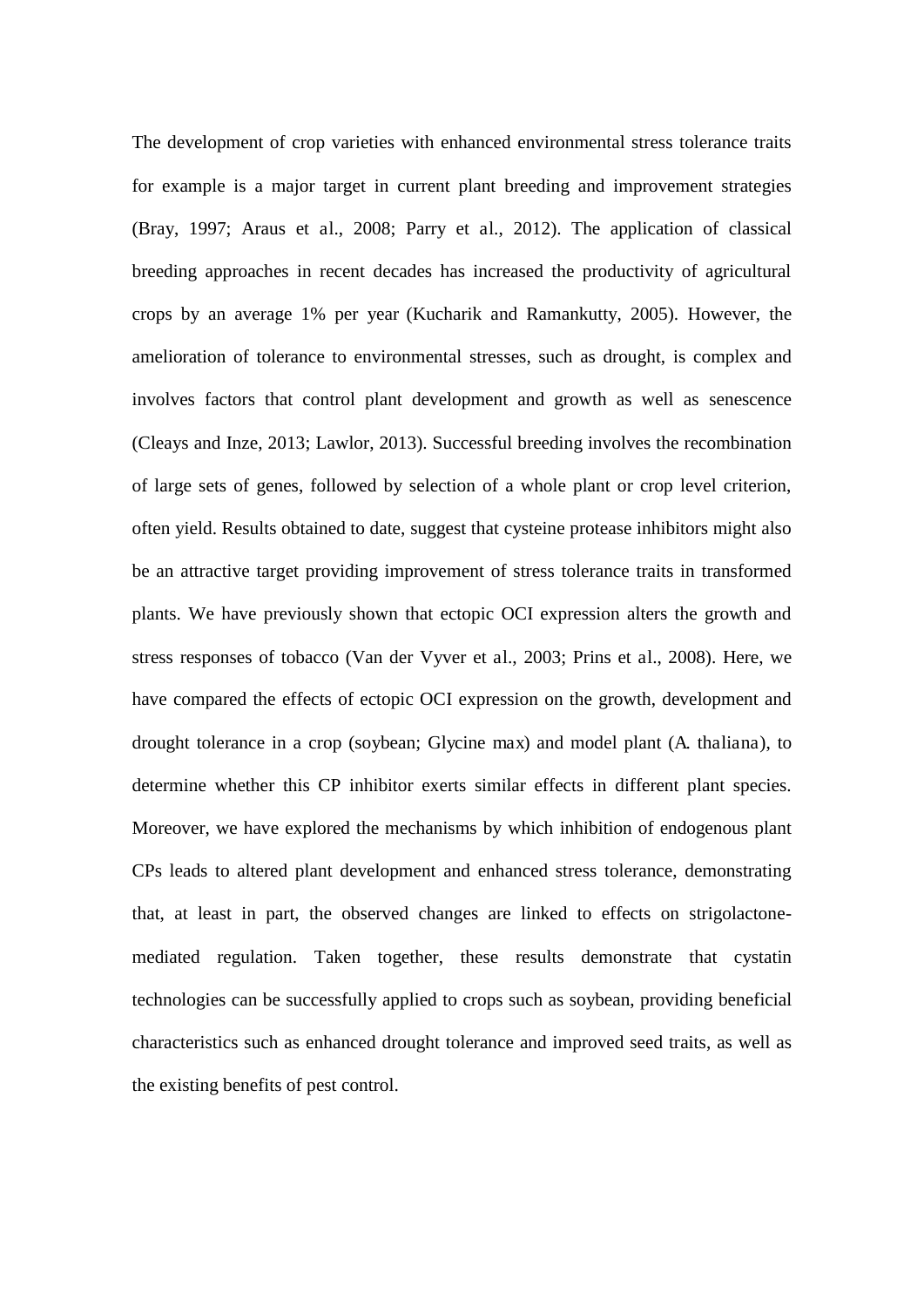# **Results**

**Phenotypic characterisation of transformed soybean lines with ectopic OCI expression** 

The effects of ectopic OCI expression on plant growth and development were determined in three independent transformed soybean lines (SOCI-1, SOCI-2 and SOCI-3) relative to the wild type (SWt). OCI gene insertion was detected in all the leaves of the transformed soybean lines, SOCI-1, SOCI-2 and SOCI-3 (Figure 1a). Similarly, OCI protein expression was detected using specific antibodies on Western blots in the leaves of the SOCI-1, SOCI-2 and SOCI-3 lines (Figure 1b).

 The effects of ectopic OCI expression on the shoot phenotype were compared in the three independent transformed lines (SOCI-1, SOCI-2 and SOCI-3) relative to the wild-type at different stages of development (Figure 1c-g). Shoot height (Figure 1d) and shoot biomass (Figure 1e) were similar in the three independent transformed lines and the wild-type (Figure 1d). However, the transformed lines had more axillary branches than the wild-type plants at later stages of development (e.g. week 7; Figure 1f) with significantly higher amounts of chlorophyll than the wild type after 7 weeks (Figure 1g).

**Seed properties in transformed soybean and tobacco lines with ectopic OCI expression**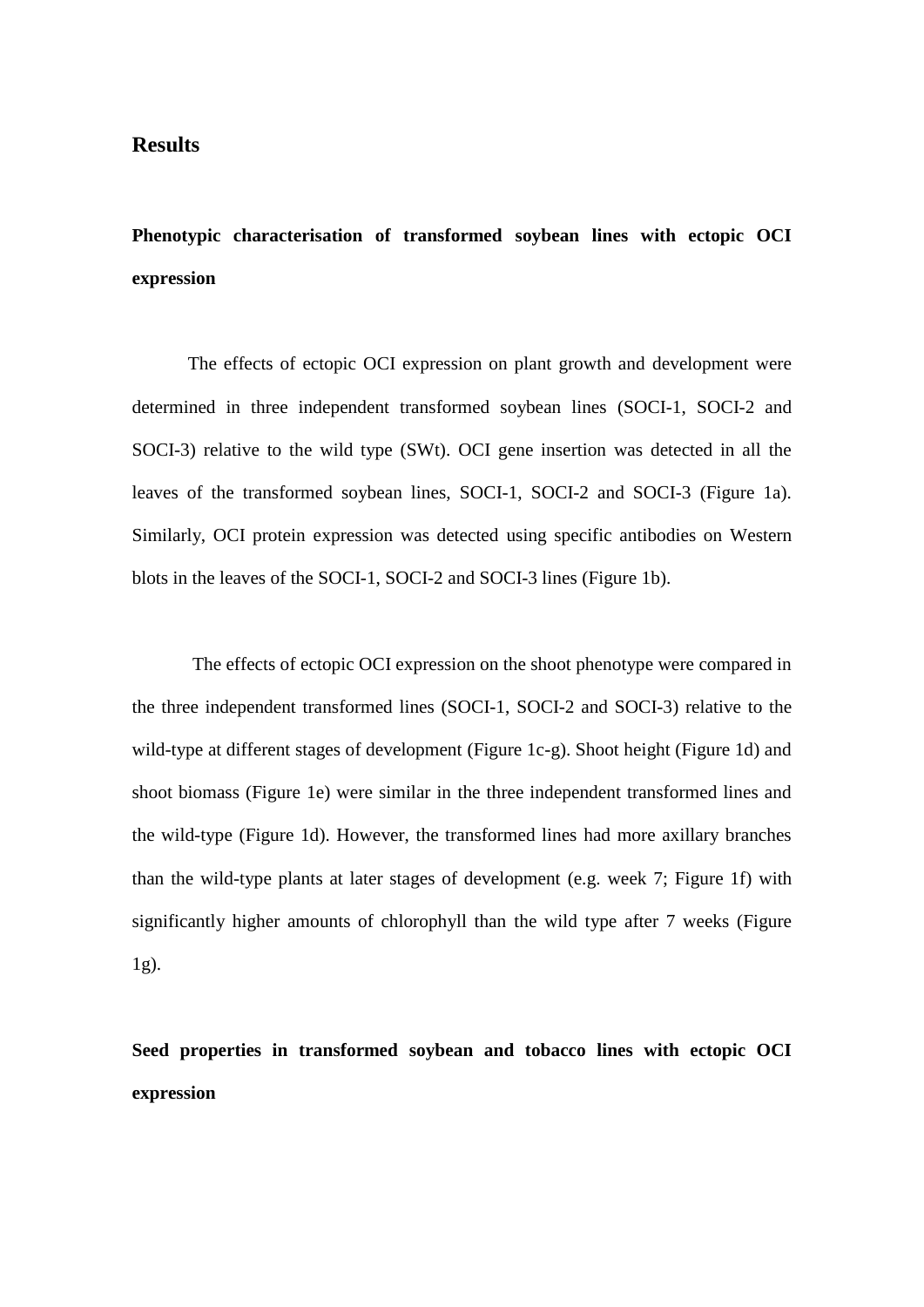The dry and imbibed seeds of two of the transformed soybean lines (SOCI-2 and SOCI-3) had significantly more soluble protein than those of the wild-type and SOCI-1 (Figure 2a). In contrast, the soluble protein content of the leaves was similar in all genotypes (Figure 2b). However, there were no consistent differences between the lines in extractable seed (Figure 2c) or leaf (Figure 2d) cathepsin L-like protease activities, which was used here as a measure of leaf CP activity.

We have previously characterised the vegetative growth and development of three independent tobacco lines (NOCI) with ectopic expression of OCI, which showed a marked slow growth phenotype but had greater biomass and leaf numbers at flowering (Van der Vyver, et al., 2003; Prins et al., 2008). ). Here, we further characterized the effects of ectopic OCI expression on reproductive development in NOCI tobacco line 4/5. Ectopic OCI in tobacco line had marked effects on reproductive development, resulting in visibly larger pods than those of the wild-type (NWt; Figure 3a). The OCIexpressing tobacco pods also had significantly greater numbers of seeds than the than wild-type with a significantly greater average seed pod dry weight (Figure 3b). The number of seeds per pod was 60% higher in transformed line 4/5 and the average seed weight was increased by 35% relative to the NWt (Figure 3b). As far as possible we have assessed seeds numbers per plant in the wild type soybeans and transformed SOCI lines (Figure 3c). While SOC-I showed a trend to lower seed numbers there were no significant differences between the lines (Figure 3c) and the average seed weight was comparable in all lines (Figure 3d). The germination efficiency was also similar in all lines (data not shown).

# **Vegetative development in transformed soybean lines with ectopic OCI expression**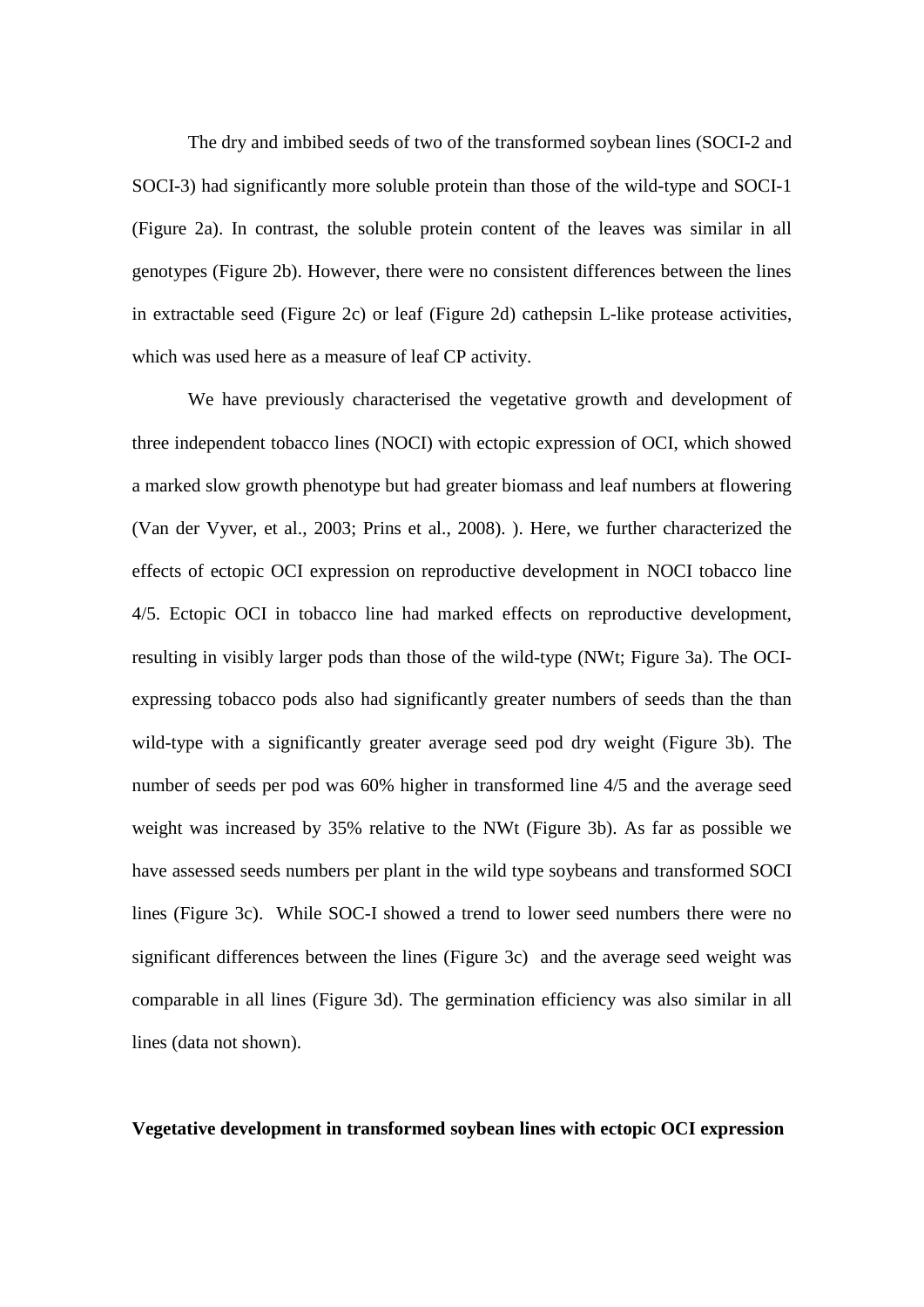The phenotype of the shoots of transformed soybean lines SOCI-1, SOCI-2 and SOCI-3 was visibly different from that of the wild type at 18 weeks (Figure 4a). The wild type leaves had started to senesce at 18 weeks, whereas the transformed lines were visibly greener (Figure 4a). The chlorophyll content of the leaves of the transformed soybean lines was significantly greater than that of the wild type at 18 weeks (Figure 4b) confirming the results obtained at 7 weeks (figure 1g). However, only the leaves of the SOCI-1 line had significantly higher rates of photosynthesis than the wild-type (Figure 4b).

 The abundance of transcripts encoding two types of endogenous cysteine proteases, various papain-like cysteine proteases (CP) and vacuole processing proteolytic (cysteine protease) enzymes (VPE) and cystatins (Cys) was determined in SOCI-1 leaves at three time points during vegetative growth i.e. in the leaves of 3, 6 and 12 week old plants (Table 1). While the levels of all the CPs, Cys and VPEs mRNAs measured in this study were very low, ectopic OCI expression tended to decrease the abundance of these transcripts (Table 1),

### **Strigolactone-associated gene expression in soybean leaves**

The higher leaf chlorophyll contents and enhanced shoot branching observed in the OCI-expressing soybean lines relative to the wild-type, is similar to phenotypes observed in A. thaliana mutants that lack a response to branching inhibition signals, such as strigolactones (Gomez-Roldan et al., 2008; Beveridge et al., 2009). Two carotenoid cleavage dioxygenases (CCDs), which are called CCD7 and CCD8, are required in the pathway for strigolactone synthesis, as illustrated in Figure 5a. We therefore measured the levels of CCD7 and CCD8 transcripts in the different soybean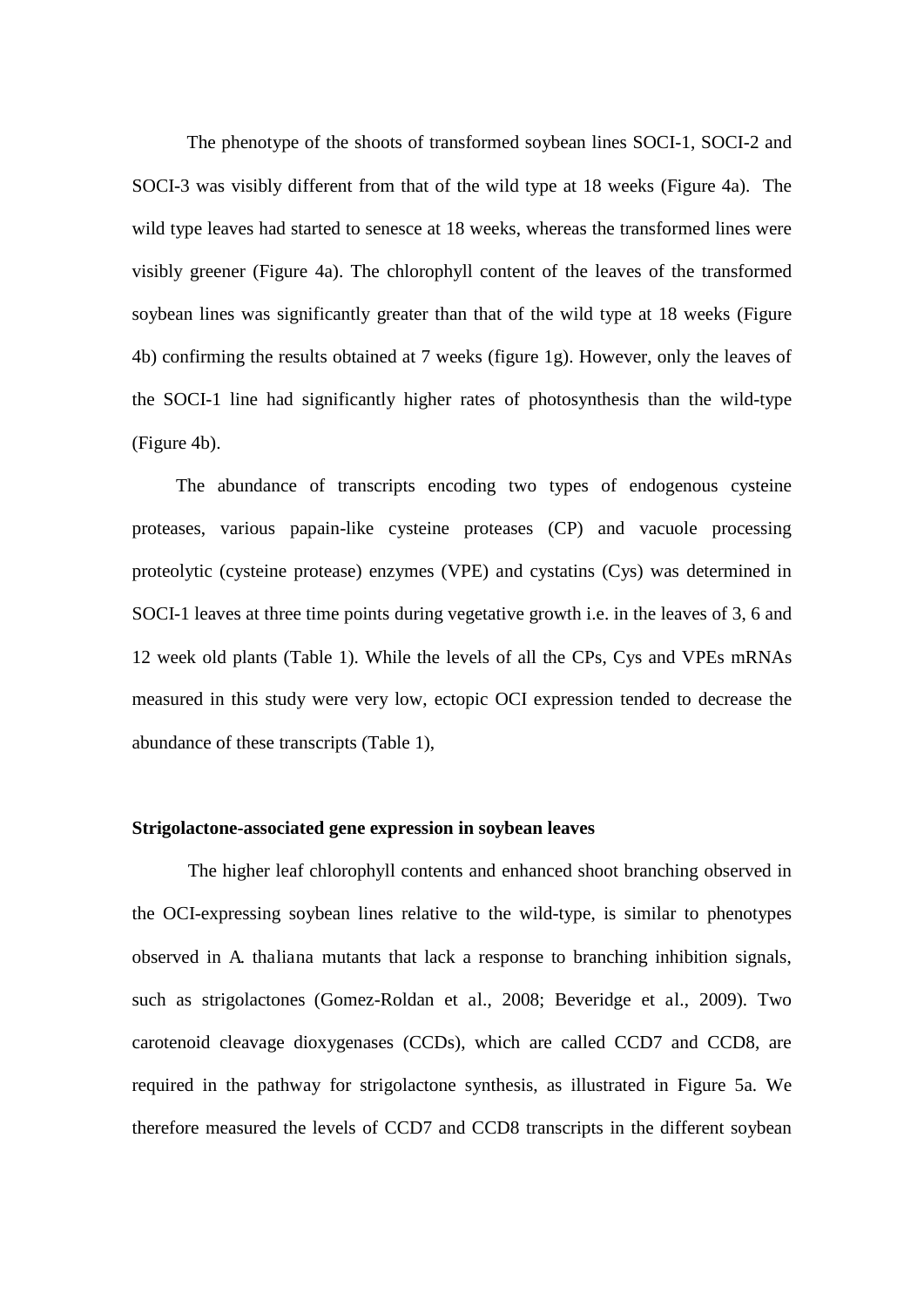lines. The abundance of CCD7 and CCD8 mRNAs was lower in the SOCI-1, SOCI-2 and SOCI-3 leaves than in the wild-type leaves (Figure 5b and c). In particular, the abundance of CCD8 transcripts was significantly lower in the SOCI-1, SOCI-2 and SOCI-3 leaves than in the wild-type at nearly all harvest points (Figure 5c). The levels of CCD7 mRNAs were similar in all lines at the early stages of development but became significantly lower in the leaves of the transformed lines than in the wild-type as the plants grew older (Figure 5b). The branching of soybean shoots and roots was insensitive to addition of the synthetic strigolactone GR24, at a concentration of  $2 \mu M$ (data not shown). At this concentration, GR24 causes marked changes in shoot and root branching in A. thaliana (Ruyter-Spira et al., 2011; Kapulnik et al., 2011).

# **Growth and development in A. thaliana lines with ectopic OCI expression in relation to the wild-type**

Ectopic OCI expression in A. thaliana resulted in a slow growth phenotype, which was observed in all the homozygous independent transformed lines (Figure 6a). This phenotype was similar to that previously observed in OCI-expressing tobacco lines such as line 4/5 (Van de Vyver et al., 2003; Prins et al., 2008). OCI gene insertion into the Arabidopsis genome was detected in the leaves of the transformed lines (Figure 6b). Ectopic OCI expression in A. thaliana resulted in increased lateral root densities, with values that were significantly higher in AOCI1 and AOCI3 than the wild type (Figure 6 c). Although the increases relative to the wild type were not always significant, the leaves of the OCI-expressing A. thaliana lines tended to have higher chlorophyll levels at similar stages of vegetative development (Figure 6d). The rosettes of the OCIexpressing A. thaliana lines were significantly smaller than those of the wild type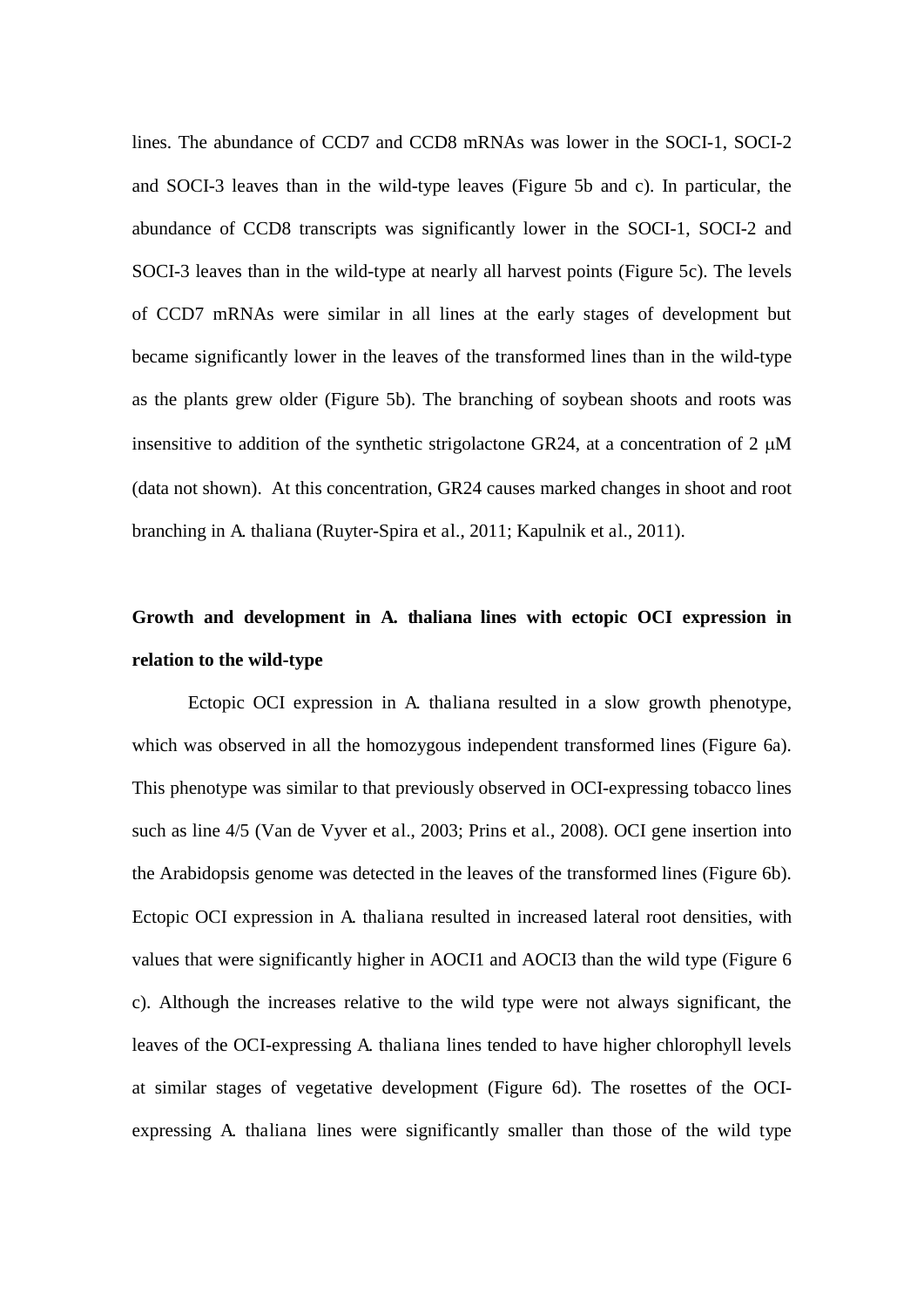during vegetative development (Figure 6e). However, at flowering, the OCI-expressing A. thaliana lines had double the number of leaves than the wild type, with a smaller but more branched flowering stem (Figure 6f).

# **Inhibition of CP activity on root architecture in A. thaliana wild type and strigolactone synthesis (max3-9) and signalling (max2-1) mutants**

The altered shoot and root branching phenotype observed in the OCI-expressing A. thaliana lines relative to the wild-type, is similar to that of strigolactone synthesis and signalling mutants (Gomez-Roldan et al., 2008; Beveridge et al., 2009). The relationship between changed CP activity and strigolactones was therefore examined further using A. thaliana mutants that are deficient in either strigolactone synthesis (max3-9) or signalling (max2-1) mutants. The effects of the CP inhibitor E64 on root branching was compared in the wild-type and max3-9 and max2-1 mutant genotypes (Table 2). In the absence of E64, lateral root densities were significantly higher in the max2-1 mutants than the wild-type plants and significantly lower in the max3-9 mutants than in the wild-type plants (Table 2). Lateral root densities were significantly increased in the wild-type and max2-1 (strigolactone signalling) mutants in the presence of E64 but not in the max3-9 (strigolactone synthesis) mutants (Table 2).

# **Responses to drought**

The rosette leaves of the wild type A. thaliana plants (AWt) showed signs of senescence after 15 days of drought (Figure 7a). In contrast, the leaves of transformed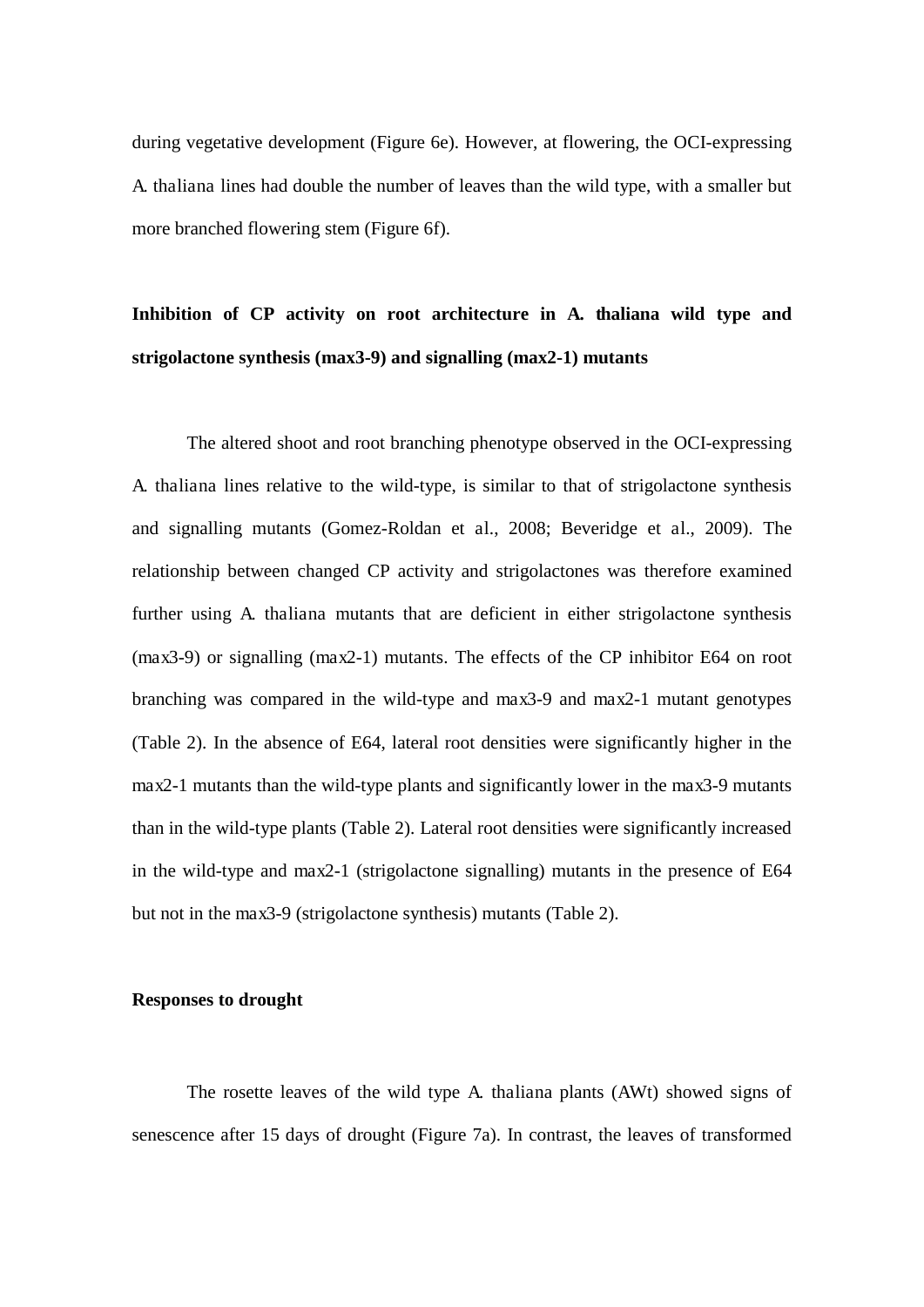lines, AOCI-1, AOCI-3 and AOCI-4, showed no signs of drought-induced senescence (Figure 7a). At this stage, the AOCI-1, AOCI-3 and AOCI-4 had removed less water from the soil than the wild type A. thaliana plants, as indicated by the soil water contents (Figure 7b). Moreover, the leaves of the AOCI-1, AOCI-3 and AOCI-4 plants retained higher leaf water contents than the wild-type (Figure 7c).

The leaves of the wild type soybean plants (SWt) were visibly flaccid after 6 days of drought (Figure 8a). However, the leaves of transformed lines were visibly more turgid after 6 days of drought (Figure 8a). The rates of photosynthesis were measured at three leaf ranks on the stem (top, middle, bottom) of plants of the three independent transformed lines (SOCI-1, SOCI-2 and SOCI-3) and the wild-type under well-watered conditions (day 0) and after 3 and 6 days of drought (Figure 8b). Under well-watered conditions (day 0), the rates of photosynthesis measured in the bottom and top leaves of the transformed lines were similar to those at equivalent positions on the stem of the wild-type plants (Figure 8b). However, photosynthesis rates were significantly higher in the middle rank leaves of the SOCI-1 and SOCI-3 plants than those of the wild-type at an equivalent position (Figure 8b). The rates of photosynthesis were significantly decreased after 3 and 6 days of drought in all lines, particularly in the oldest bottom leaves, the drought-induced inhibition of photosynthesis was significantly less marked in transformed lines relative to the wild-type (Figure 8b).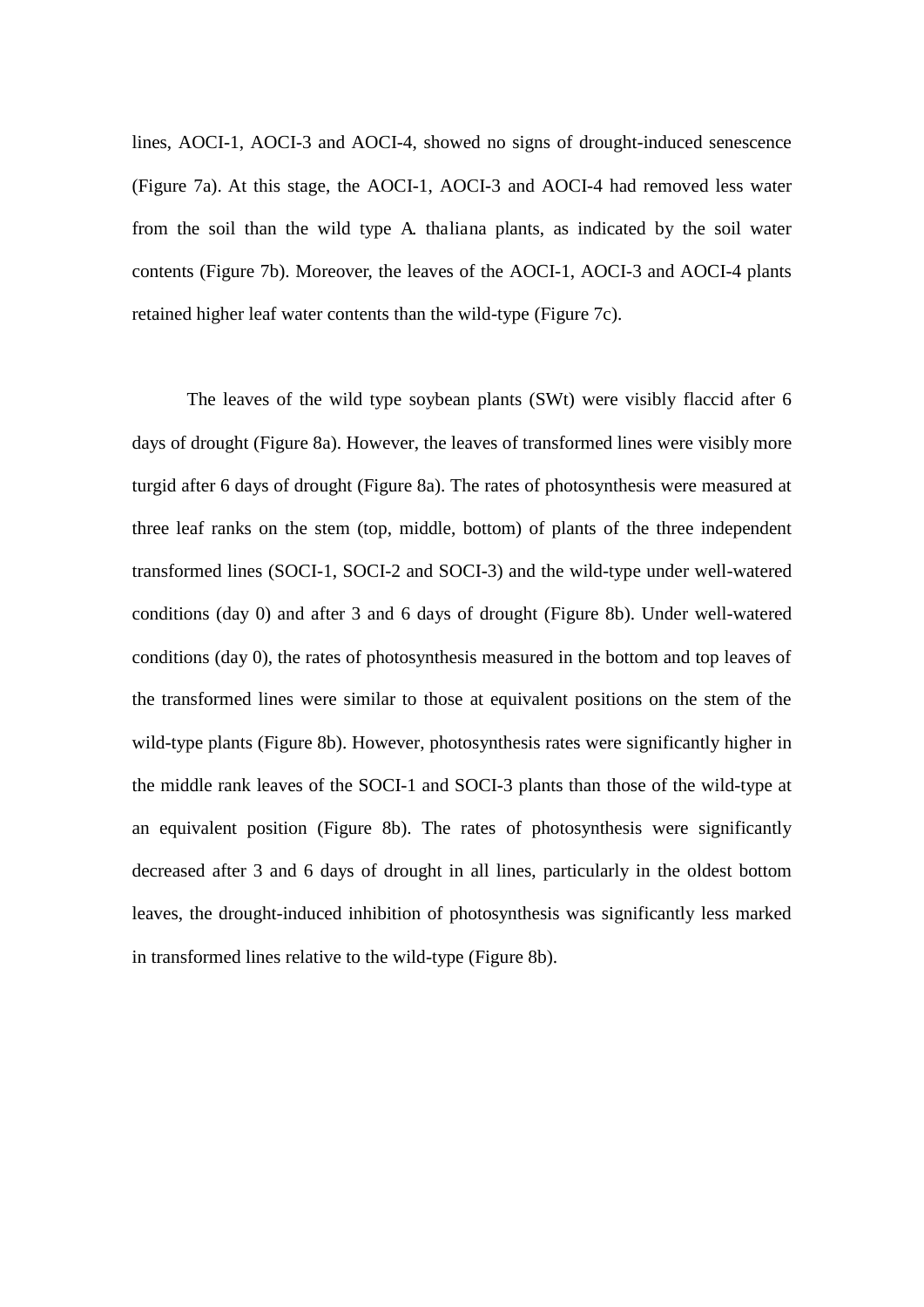# **Discussion**

The data presented here show that ectopic OCI expression significantly enhances drought tolerance in soybean and A. thaliana. While we have not as yet been able to investigate the molecular mechanism that underpin the enhanced drought tolerance traits particularly the protection of photosynthesis against drought-induced inhibition, our previous studies in tobacco suggests that chloroplast proteins such as ribiluose-1, 5 bisphosphate carboxylase oxygenase (RuBiSCO) and RuBiSCO activase are more stable in plants with ectopic OCI expression (Prins et al., 2008). Moreover, the observed effects of CP inhibition on root branching in A. thaliana, might also have a beneficial influence on drought tolerance.

Although, growth was similar in the OCI-expressing soybeans relative to the wild type controls, OCI expression resulted in greater shoot branching and significantly higher levels of leaf chlorophyll at later stages of shoot development. Moreover, while the OCI-expressing A. thaliana rosettes had a slow growth relative to the wild type controls, they had enhanced lateral root densities, with significantly more leaves at flowering, which is very similar to phenotype we have described for OCI-expressing tobacco lines (Van de Vyver et al., 2003; Prins et al., 2008). Several lines of evidence suggest that these traits are linked to effects on the action of plant hormones, particularly strigolactones. Firstly, the altered branching and stress tolerance characteristics are very similar to those previously described in the A. thaliana max2 mutant, which was initially called ore9 (Woo et al., 2001; Stirnberg et al., 2002; Woo et al., 2004). The max2 mutants have delayed leaf senescence and are more tolerant to oxidative stress than the wild type (Woo et al., 2001; Stirnberg et al., 2002; Woo et al., 2004). Secondly, the abundance of transcripts encoding enzymes involved in the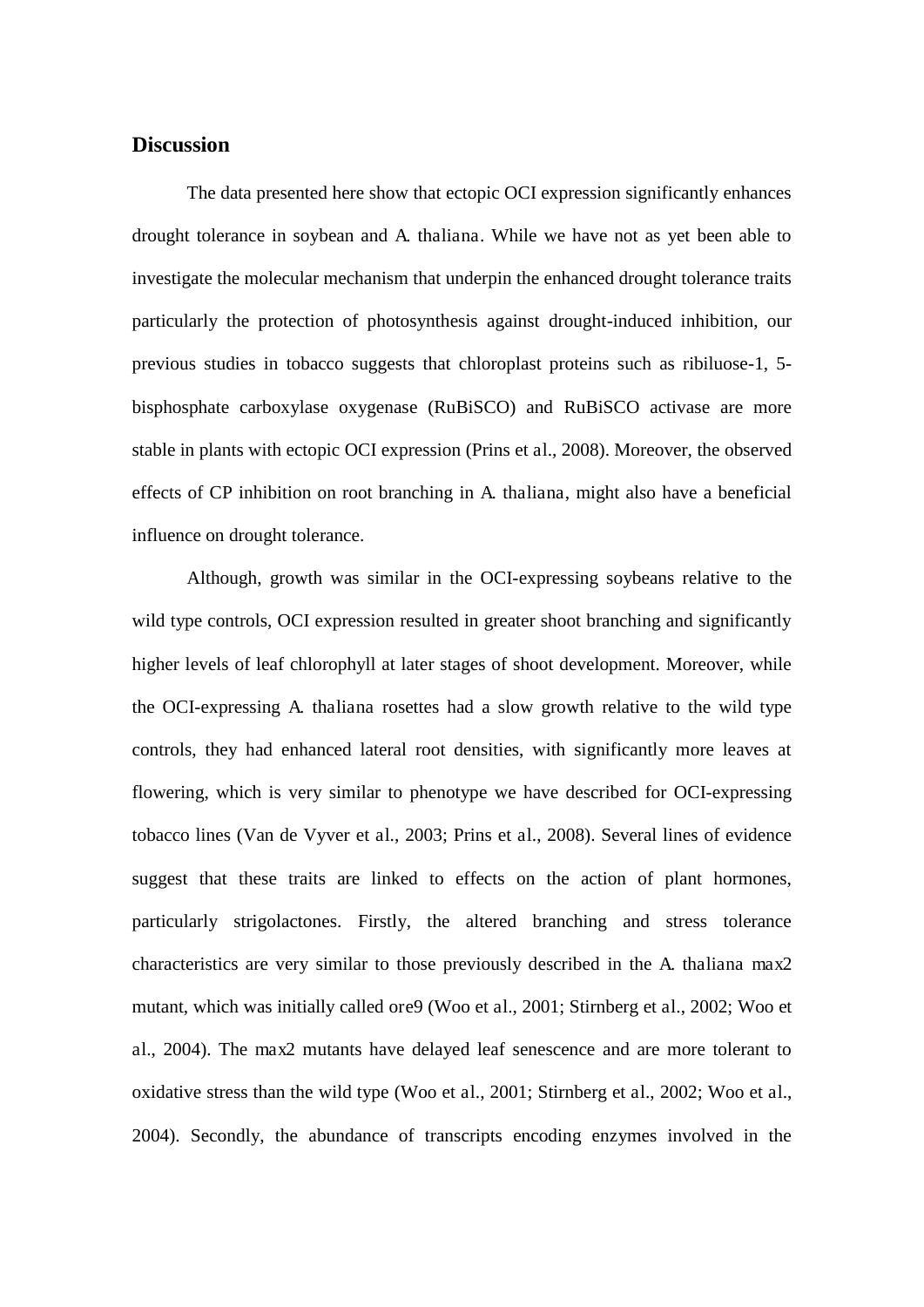strigolactone pathway was decreased in OCI-expressing soybean leaves relative to controls. Thirdly, the enhanced root branching phenotype observed in the OCIexpressing A. thaliana lines was also observed in the wild type in the presence of E64. Fourthly, lateral root densities were also significantly increased in the max2-1 strigolactone signalling mutants in the presence of E64 but not in the max3-9 strigolactone synthesis mutants. Taken together, these data demonstrate that CPregulated steps influence strigolactone synthesis but not MAX2-dependent strigolactone signalling pathways and hence ectopic OCI expression alters key traits such shoot and root branching, lifespan and senescence. These findings are consistent with the known role of CPs in the turnover of proteins involved in the control of plant development and senescence (Schlüter et al., 2010; Vorster et al., 2013).

While a number of the traits described here in the OCI-expressing lines result from common effects on strigolactone-dependent processes in soybean and A. thaliana, the phenotypes produced by OCI expression do not precisely mirror each other in the two species. For example, like the OCI-expressing tobacco lines (Van der Vyver et al., 2003), the OCI-expressing A. thaliana lines had a slow growth phenotype compared to the wild type having significantly more leaves at flowering, whereas vegetative growth was similar in the OCI-expressing soybean likes to the wild type. These interspecific variations may arise from differences in the interactions of the cystatin with the various CP forms present in each species, together with differences in the affinities of the CPs for OCI-binding. Moreover, the CP/cystatin balance may also vary between species. In these studies, OCI was not targeted to a specific cellular location using an appropriate peptide targeting signal, and this lack of targeting may also lead to variations between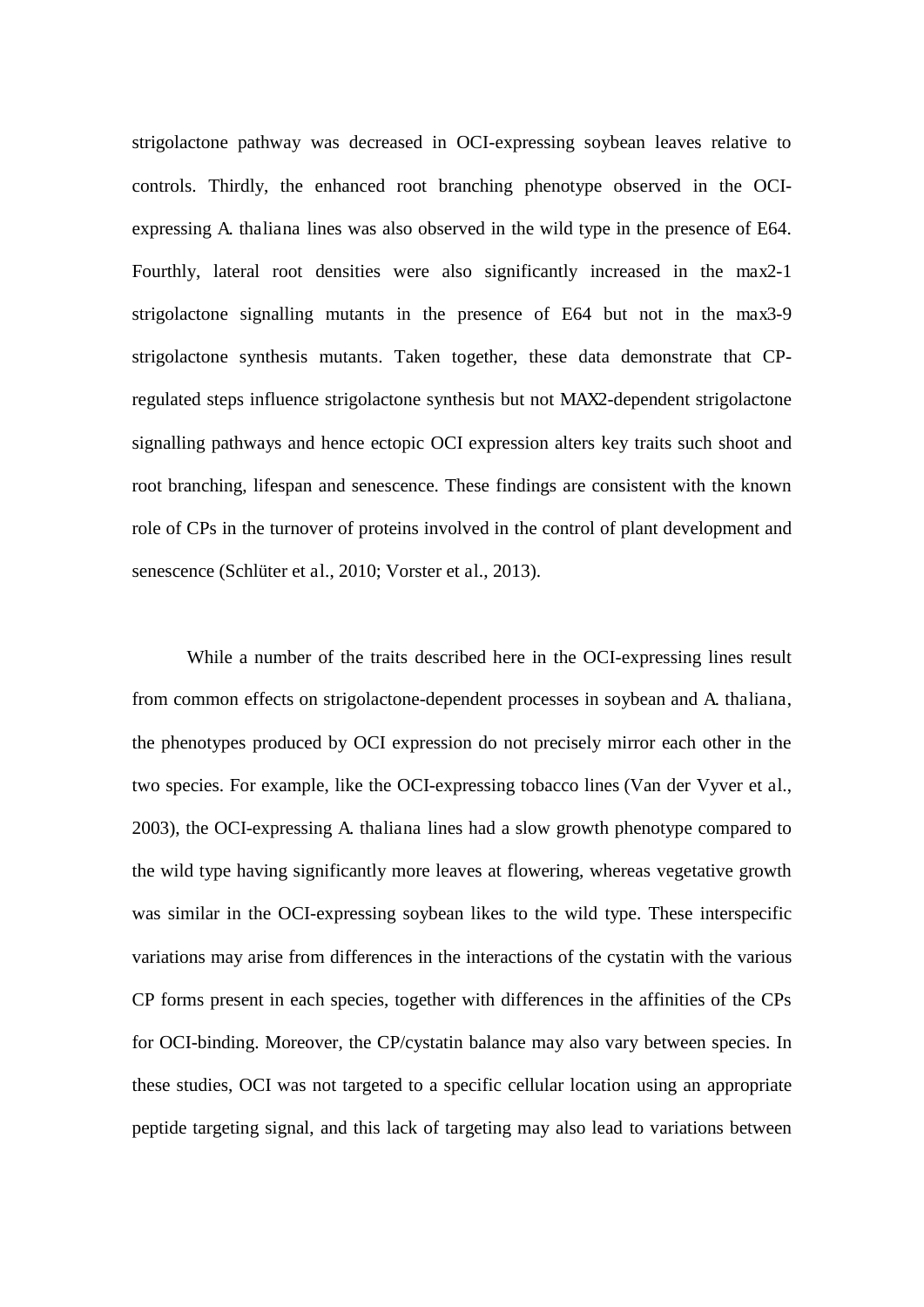species. Regardless of species to species variations of OCI-interacting partners, the data presented here strongly suggest that interventions that impair or modify specific CP functions can be targeted to modify plant growth and development and also to improve seed quality traits. For example, seed numbers were greatly increased in OCI-expressing tobacco lines relative to the wild type. While seed production was not greatly increased in OCI-expressing soybean lines relative to the wild type, OCI-expressing soybean seeds accumulated significantly more protein. In the absence of a full analysis of the composition of soybean seed CPs, we can only speculate that CP action in soybean limits seed protein accumulation. While we are still in the process of identifying the exact CP targets of OCI in soybean, the observed increases in seed protein contents in the OCI-expressing soybean lines are commercially interesting because no adverse effects of OCI expression on seed germination were observed.

Variations in the affinities of ectopically expressed protease inhibitors, such as OCI, for endogenous CPs may also explain previous observations of the absence of strong phenotypic effects arising from the ectopic expression of protease inhibitors in transformed plants (Masoud et al., 1993; Brunelle et al., 2004; Rivard et al., 2006; Badri et al., 2009) but not in others (Van der Vyver et al., 2003; Prins et al., 2008). Similarly, interspecific variations probably explain why the ecotopic expression of other protease inhibitors, such as cereal cystatin in potato (Munger et al., 2012) and a trypsin inhibitor in Nicotiana attenuate (Zavala et al., 2004) produce large differences in effects on growth phenotype and stress responses

#### **Conclusions and perspectives**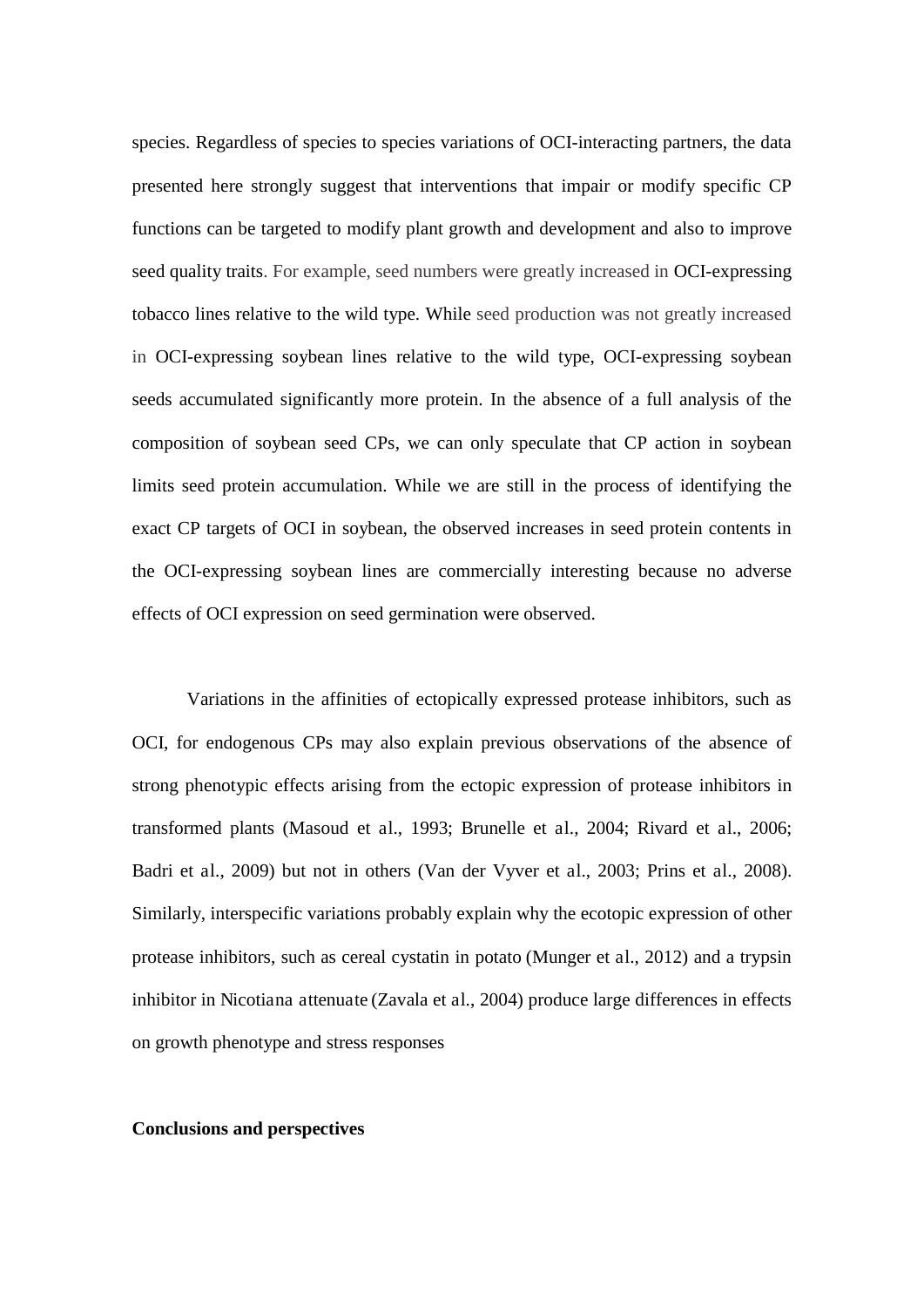In this study, we have compared the effects of ectopic cystatin (OCI) expression in model and crop species, providing new information on the mechanism by which CPs exert control over plant growth, development and stress tolerance. Taken together, the data suggest that strigolactone synthesis is influenced in vivo by CPs, a process that can be controlled by phytocystatins. These data therefore complement studies on the proteasome, which is known to play a key role in the regulation of the abundance of proteins and transcription factors that mediate hormone-dependent growth (Eckardt, 2001). The results presented here highlight the potential of using phytocystatins, such as OCI, in the control endogenous CP activities in order to regulate plant productivity and stress tolerance. While, data are presented here for three plant species to illustrate the central role the CPs play in the control of plant growth, development and stress tolerance, we have also observed very similar shoot phenotype changes to those reported here for tobacco and A. thaliana, in OCI-expressing cotton lines (Supplemental Fig. 1). Taken together, these findings demonstrate the potential of ectopic OCI expression as a useful tool for plant improvement, particularly with regard to drought tolerance, together with other agronomically useful traits such as delayed leaf senescence and enhanced nutrition characteristics, in addition to improved pest control (Kinney, 2006).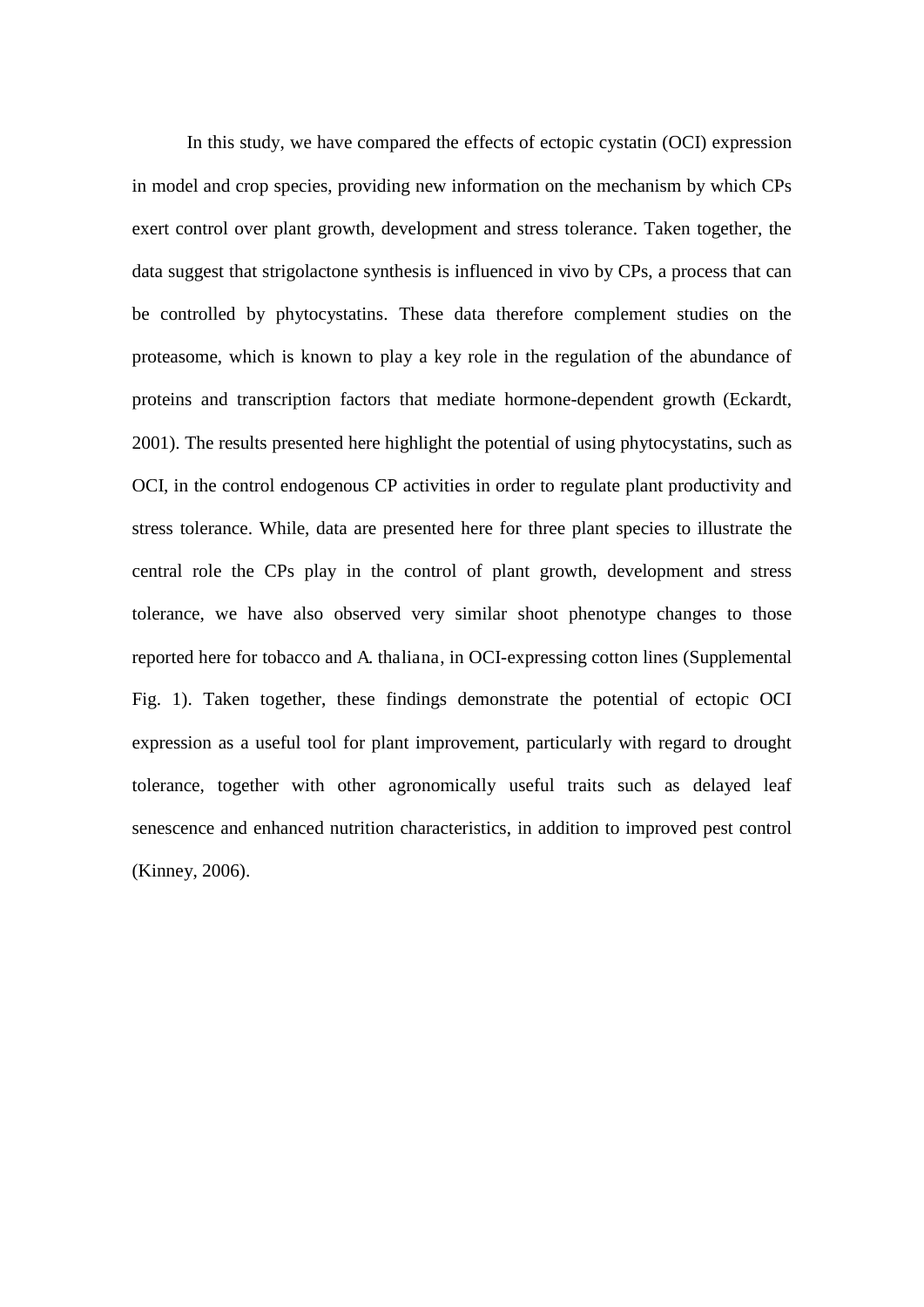# **Experimental procedures**

#### **Soybean transformation**

The OCI gene was cloned as a SacI-XbaI fragment into the plasmid pTF101 to create plasmid pLBRPRKCys-I. This vector has a spectinomycin resistant marker gene (aadA) for bacterial selection. The plant selectable marker gene cassette consists of a double 35S promoter (2x P35S) of the cauliflower mosaic virus (CaMV) and the phosphinothricin acetyl transferase gene from Streptomyces hygroscopicus that confers resistance to the herbicide phosphinothricin and its derivatives. Soybean transformation was performed at the Iowa State University Plant Transformation Facility for providing soybean transformation service following the method by Paz et al. (2006). Seeds of the wild type (SWt) and the T3 generation of three independent transformed lines (SOCI-1, SOCI-2 and SOCI-3) were sown in pots in Levington's compost (Levington F2 plus Scotts Professional, Ipswich, UK) and grown in controlled environment chambers, at day/night temperatures of  $28^{\circ}C/20^{\circ}C$  and an irradiance of 400 µmol m<sup>-2</sup>s<sup>-1</sup> with a 12h photoperiod. Pots were watered daily.

#### **Arabidopsis transformation**

Wild type Arabidopsis thaliana (ecotype Col-0) plants were grown in controlled environment chambers, at day/night temperatures of 25°C/20°C and an irradiance of 400  $\mu$ mol m<sup>-2</sup>s<sup>-1</sup> with a 16h photoperiod. Primary inflorescence buds were clipped to allow formation of secondary inflorescence buds and increase the transformation process by obtaining more flower buds per plant. Plants were grown for 8 weeks before floral dip transformation with Agrobacterium tumefaciens strain GV3101 carrying the plasmid pTF101.1-Cys-I (Clough and Bent, 1998). Secondary inflorescences were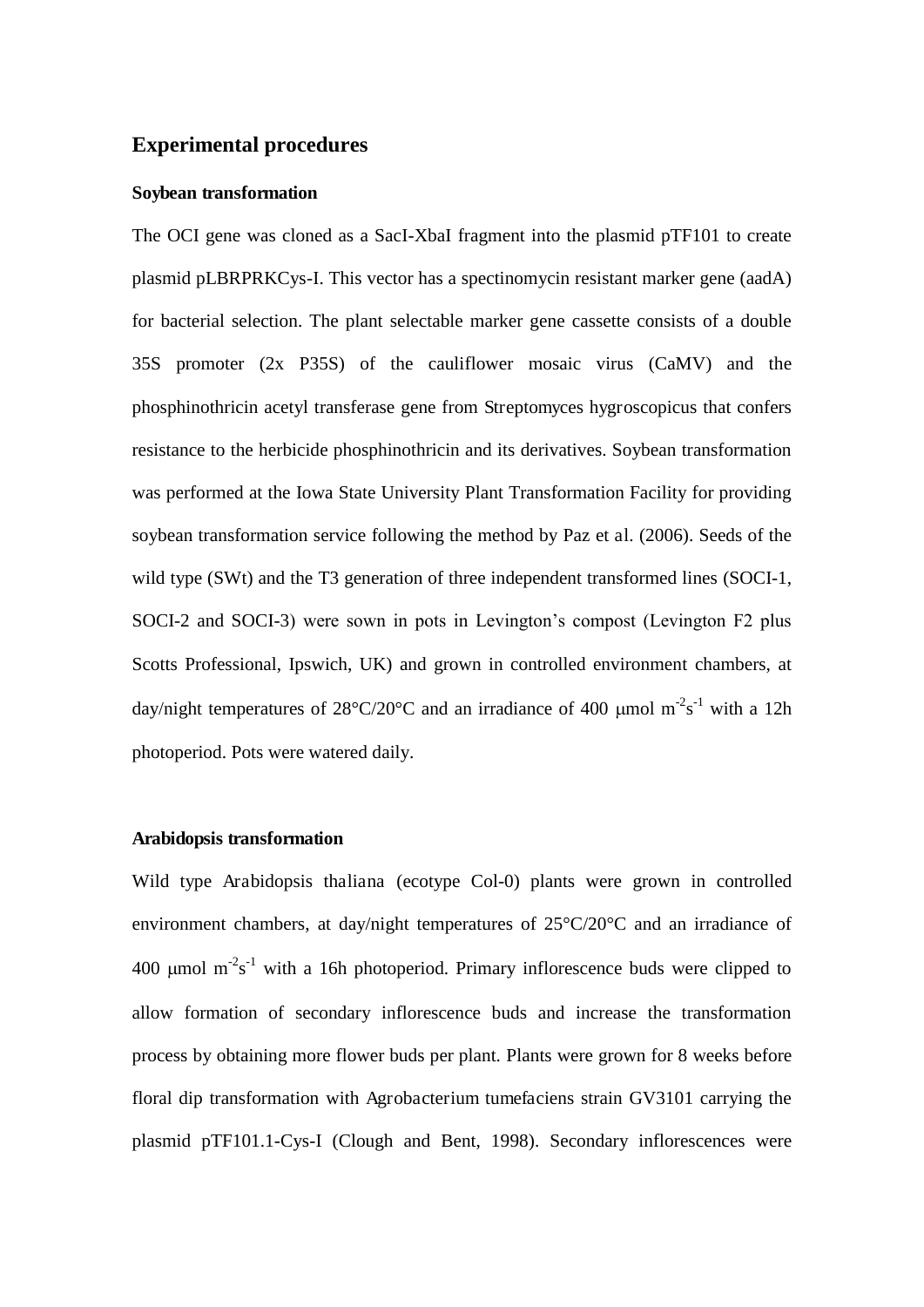submerged into the A. tumefaciens cell suspension for 10s and then allowed to grow in the greenhouse until seed maturity. The following studies were performed on three independent transformed homozygous lines (AOCI1, AOCI3 and AOCI4) and the wildtype (AWt)

### **Tobacco**

Wild type tobacco (Nicotiana tabacum L.; NWt) and transformed line  $4/5$  (NOCI), as described previously (Van der Vyver, et al., 2003; Prins et al., 2008) were grown in compost in pots for 6 weeks in controlled environment chambers, at day/night temperatures of  $26^{\circ}C/20^{\circ}C$  and an irradiance of 600 µmol m<sup>-2</sup>s<sup>-1</sup> with a 15h photoperiod for 28 weeks. Seed pods were photographed and weighted at 28 weeks. Forty seed pods were weighed and then seed numbers were counted.

#### **Drought stress treatments**

For studies on A. thaliana, watered plants of the transformed lines (AOCI1, AOCI3 and AOCI4) and the wild-type (AWt) were deprived of water for 15 days before analysis. For studies on soybean, well-watered plants of the transformed lines (SOCI1, SOCI3 and SOCI4) and the wild-type (SWt) were deprived of water for 6 days before analysis.

# **Effects of E64 on A. thaliana seedling growth**

Seeds of wild-type A. thaliana (ecotype Columbia; Col-0), the strigolactone synthesis mutant (max3-9) and the strigolactone signalling mutant (max2-1) were surfacesterilized, immersed in ethanol 75% for 1 min, then in sodium hypochlorite 4% for 5 min and then rinsed three times with sterilised water. They were then placed on 12 cm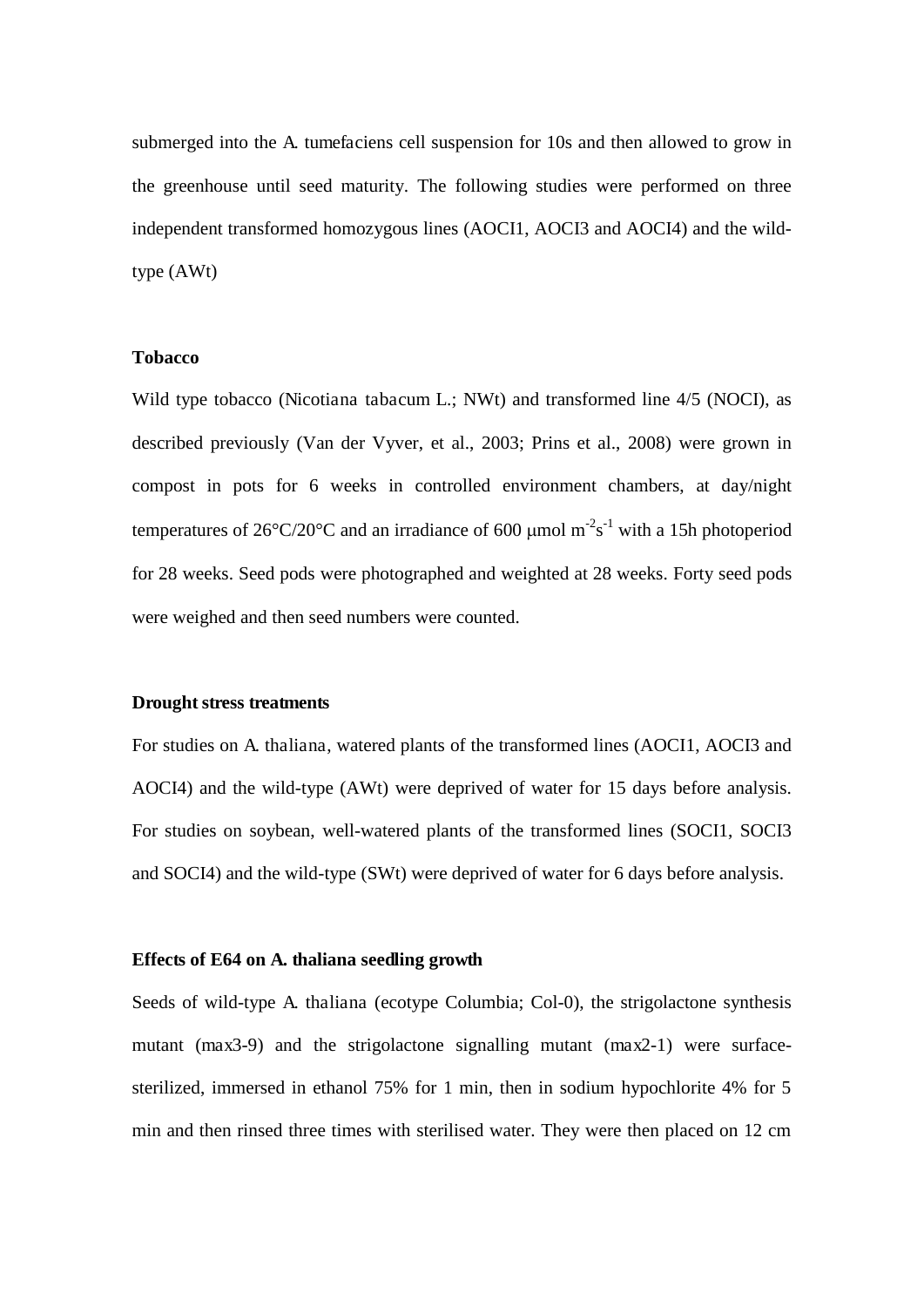square plates with ½ strength MS medium solidified with 0.8% agar and supplemented with 0.01% myo-inositol, 0.05% MES buffer (pH 5.7) and 1% sucrose and grown vertically for 3 days. Then seedling were transferred to new plates and grown for 5 more days supplemented with E64 (10  $\mu$ M). All plates were cold stratified for 2 days and then placed to a plant growth cabinet with 16 h day photoperiod and 22°C. Three independent biological replicates with 5 plates per treatment and genotype and 8 seeds per plate were used.

#### **Root system architecture measurements in A. thaliana**

The root length and number of lateral roots formed per treatment was analyzed on 8 days old seedlings. Photos were taken and the root length was measured using ImageJ software. Lateral root density was calculated as the division between the number of visible lateral roots and the main root length for each root analysed.

# **Cathepsin-like CP activity measurements**

Cathepsin-like (Cat-L) activities were measured in extracts from leaf discs prepared in citrate phosphate buffer (0.1 M, pH 6.5) as previously described (Salvesen and Nagase, 1989).

# **Western blot analysis**

Leaf discs were extracted in buffer containing 50 mM Tris-HCl (pH 7.8), 1 mM EDTA, 3 mM DTT, 6 mM PMSF and 30 mg insoluble PVPP. Proteins were separated by standard SDS-PAGE procedures. After transfer to nitrocellulose membranes (Hybond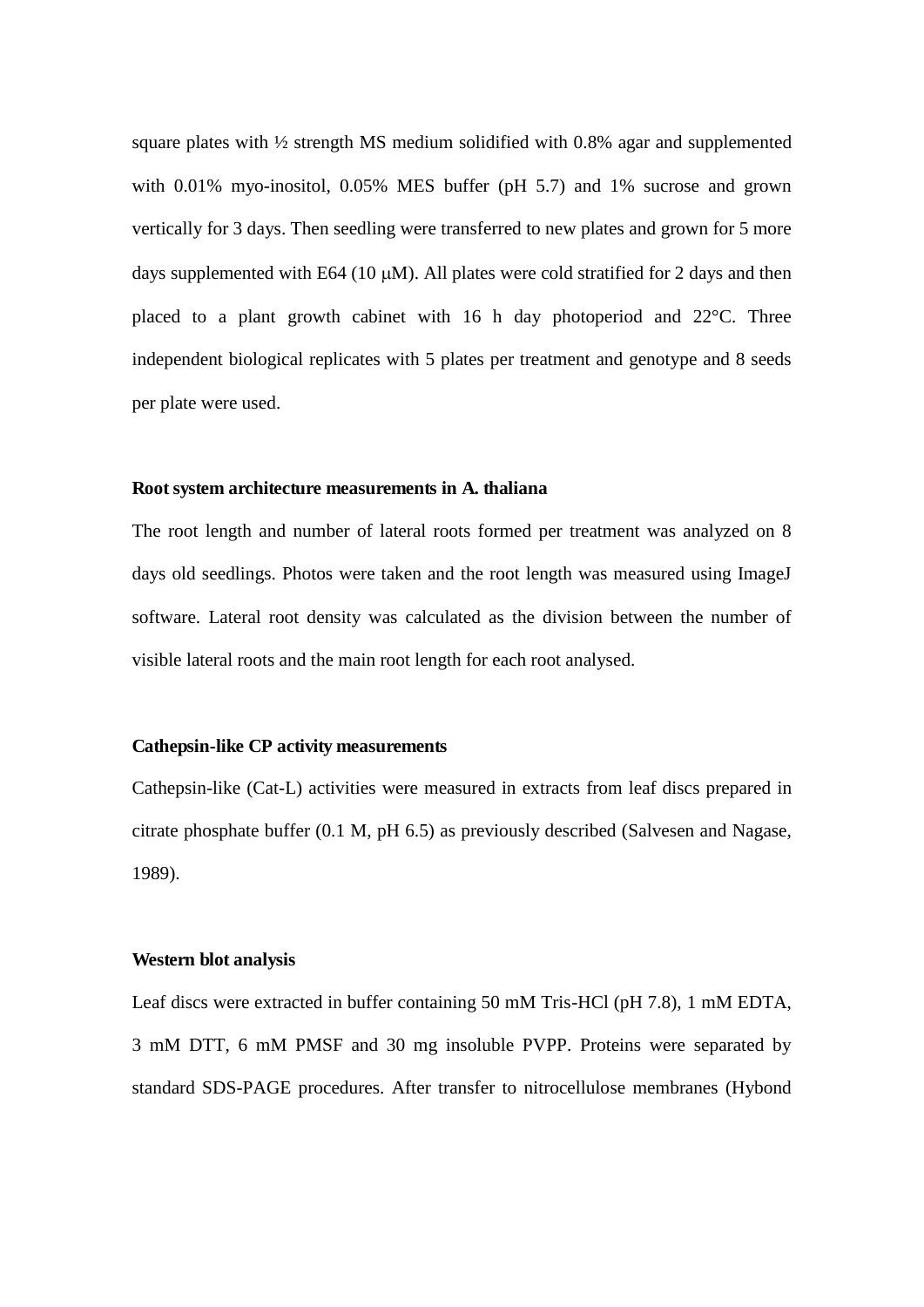C-extra, Amersham Pharmacia Biotech, UK) protein detection was conducted using antibodies directed OCI.

# **Statistical analysis**

The gas exchange data were analyzed by ANOVA. Data for all other physiological parameters was analyzed by the Student's t-test or LSD test comparing directly wildtype plants with transgenic plants.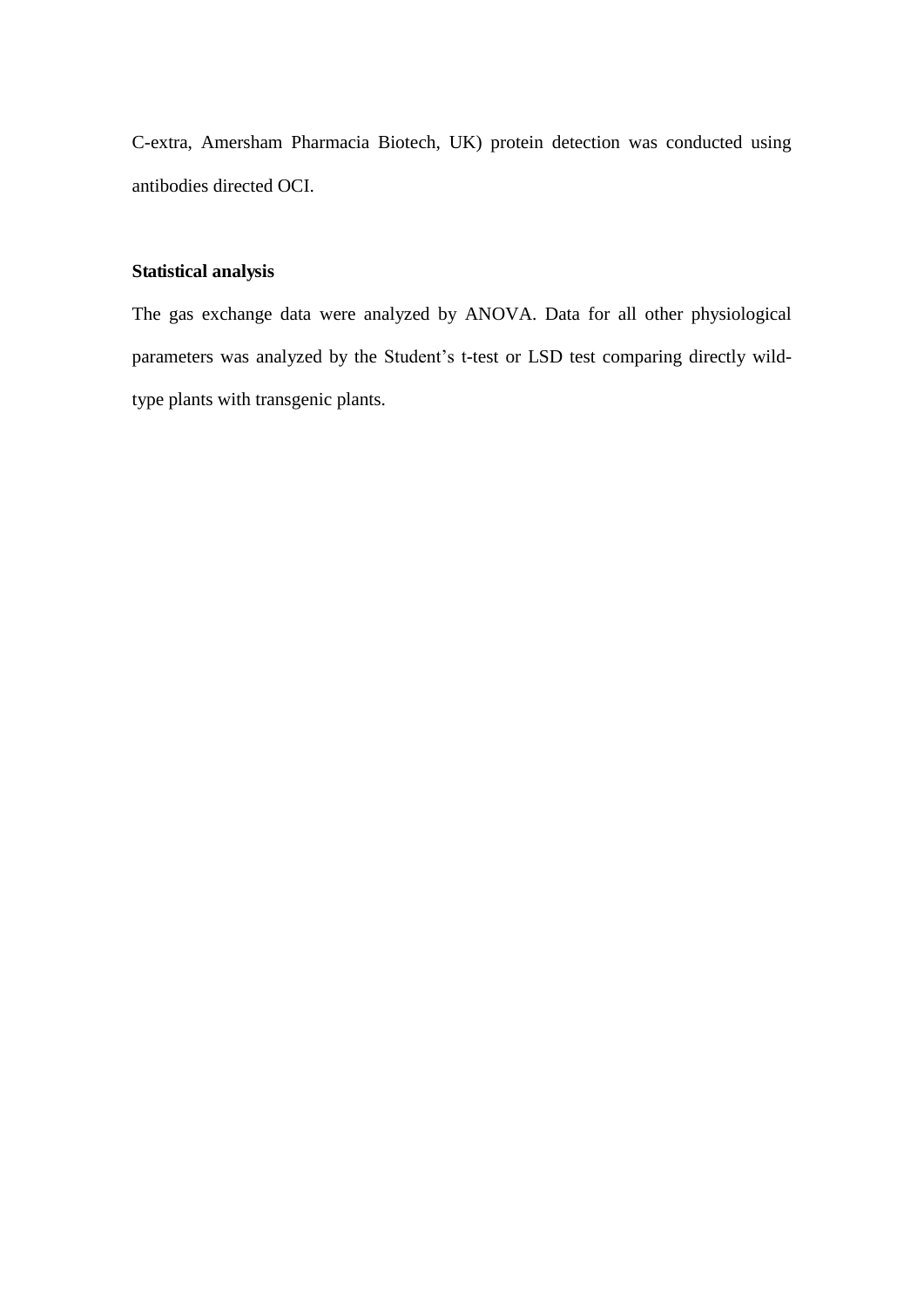# **Acknowledgements**

This work was funded by FP7-PIRSES-GA-2008-230830 (LEGIM), PITN-GA-2008- 215174 (Chloroplast Signals; D.S.) and PIIF-GA-2011-299347 (Soylife; K.K.). We thank Iowa State University Plant Transformation Facility for providing soybean transformation service. We thank Dr. Sofie Goormachtig for critical reading of the manuscript, and Alice Montrose and Jacob Kirwan for technical assistance. M.Q. thanks the Schlumberger Foundation Faculty for the Future Award for her fellowship. B.M.G. thanks Subprograma Estancias de Movilidad posdoctoral en centros extranjeros (2009), Ministerio de Educación (Spain). The authors would like to thank Dr. Sofie Goormachtig and Dr. Ottoline Leyser for the max mutants and Dr Catherine Pannetier at INRA Versailles for providing us with transformed cotton seeds. We thank Dr Riekert van Heerden of the South African Sugar Association for collaboration to produce the data shown in supplemental figure 1.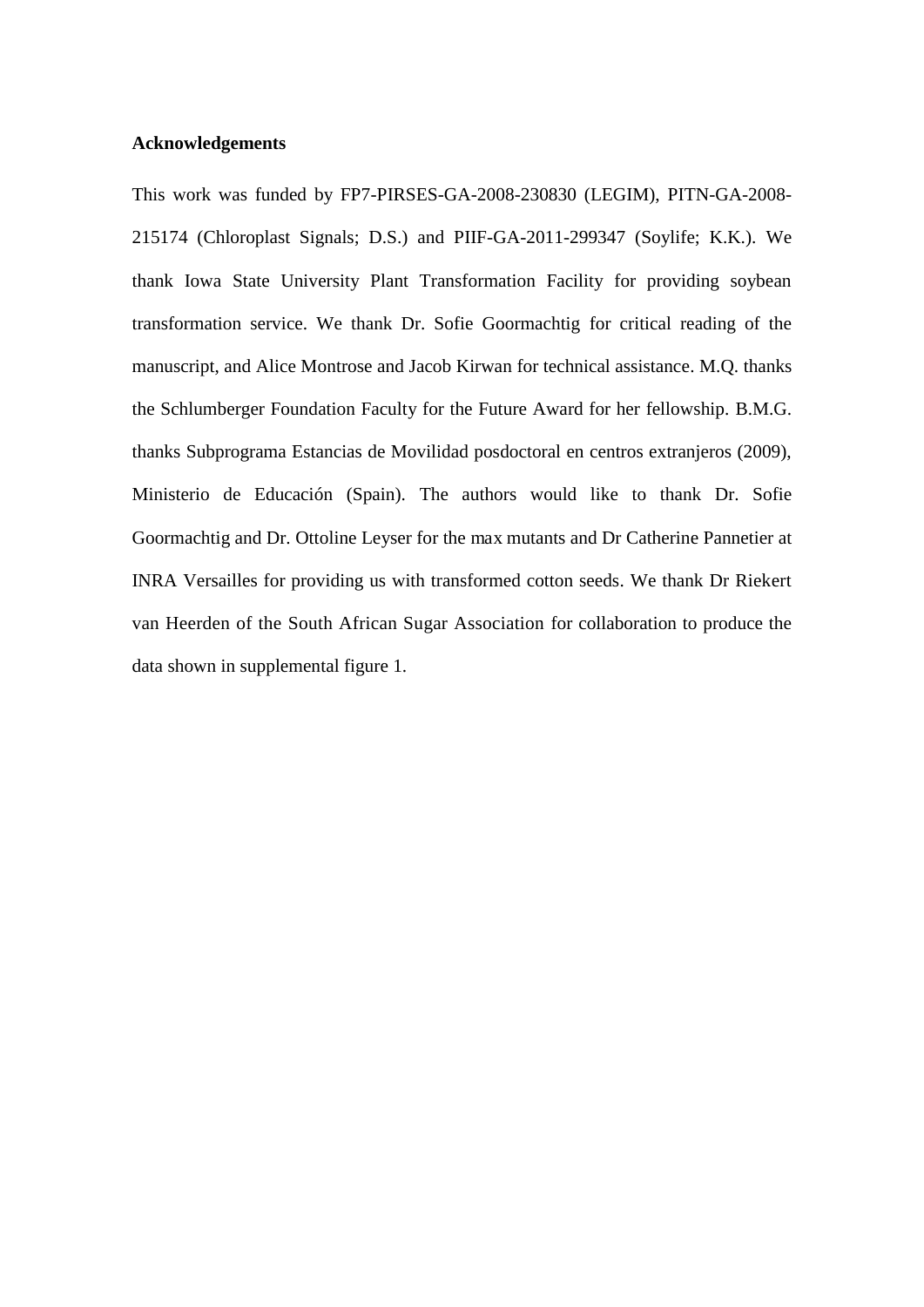#### **References**

Araus, J.L., Slafer, G., Royo, C. and Serret, M.D. (2008) Breeding for yield potential and stress adaptation in cereals. Crit. Rev. Plant Sci. **27**, 377–412.

Badri, M.A., Rivard, D., Coenen, K. and Michaud, D. (2009) Unintended molecular interactions in transformed plants expressing clinically-useful proteins–The case of bovine aprotinin travelling the potato leaf cell secretory pathway. Proteomics **9**, 746– 756.

Barrett, A.J. (1980) Fluorimetric assays for cathepsin B and cathepsin H with methylcoumarylamide substrates. Biochem. J. **187**, 909-912.

Belenghi, B., Acconcia, F., Trovato, M., Perazzolli, M., Bocedi, A. et al. (2003) AtCYS1, a cystatin from Arabidopsis thaliana, suppresses hypersensitive cell death. Eur. J. Biochem. **270**, 2593-2604.

Benchabane, M., Schlüter, U., Vorster, J., Goulet, M.C. and Michaud, D. (2010) Plant cystatins. Biochimie **92**, 1657-1666.

Beers, E.P., Woffenden, B.J. and Zhao, C. (2000) Plant proteolytic enzymes: possible roles during programmed cell death. Plant Mol. Biol. **44**, 399-415.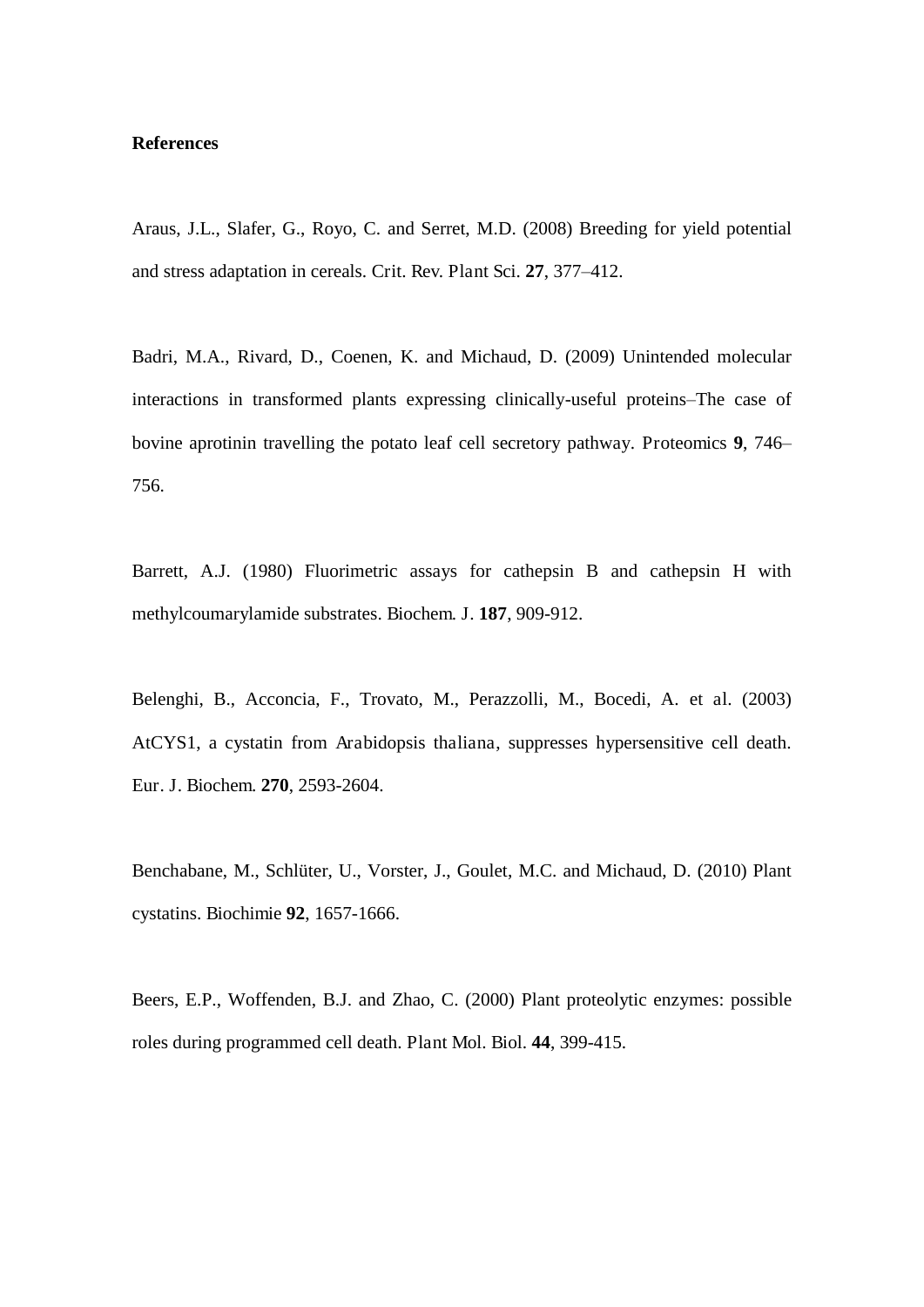Beveridge, C.A., Dun, E.A. and Rameau, C. (2009) Pea has its tendrils in branching discoveries spanning a century from auxin to strigolactones. Plant Physiol. **151,** 985– 990.

Botella, M.A., [Xu,](http://www.ncbi.nlm.nih.gov/pubmed/?term=Xu%20Y%5Bauth%5D) Y., [Prabha.](http://www.ncbi.nlm.nih.gov/pubmed/?term=Prabha%20TN%5Bauth%5D) T.N., [Zhao,](http://www.ncbi.nlm.nih.gov/pubmed/?term=Zhao%20Y%5Bauth%5D) Y., [Narasimhan,](http://www.ncbi.nlm.nih.gov/pubmed/?term=Narasimhan%20ML%5Bauth%5D) M.L. et al. (1996) Differential expression of soybean cysteine proteinase inhibitor genes during development and in response to wounding and methyl jasmonate. Plant Physiol. **112,** 1201-1210.

Bray, E.A. (1997) Plant responses to water deficit. Trends Plant Sci. **2**, 48-54.

Brunelle, F., Cloutier, C. and Michaud, D. (2004) Colorado potato beetles compensate for tomato cathepsin D inhibitor expressed in transformed potato. Arch. Insect Biochem. Physiol. **55**, 103–113.

Christou, P., Capell, T., Kohli, A., Gatehouse, J. and Gatehouse, A. (2006) Recent developments and future prospects in insect pest control in transformed crops. Trends Plant Sci. **11,** 302-308.

Cleays, H. and Inze, D. (2013) The agony of choice: how plants balance growth and survival under water-limiting conditions. Plant Physiol. **162**, 1768-1779.

Clough, S. J. and Bent, A. F. (1998) Floral dip: a simplified method for Agrobacteriummediated transformation of Arabidopsis thaliana. Plant J. **16**, 735-743.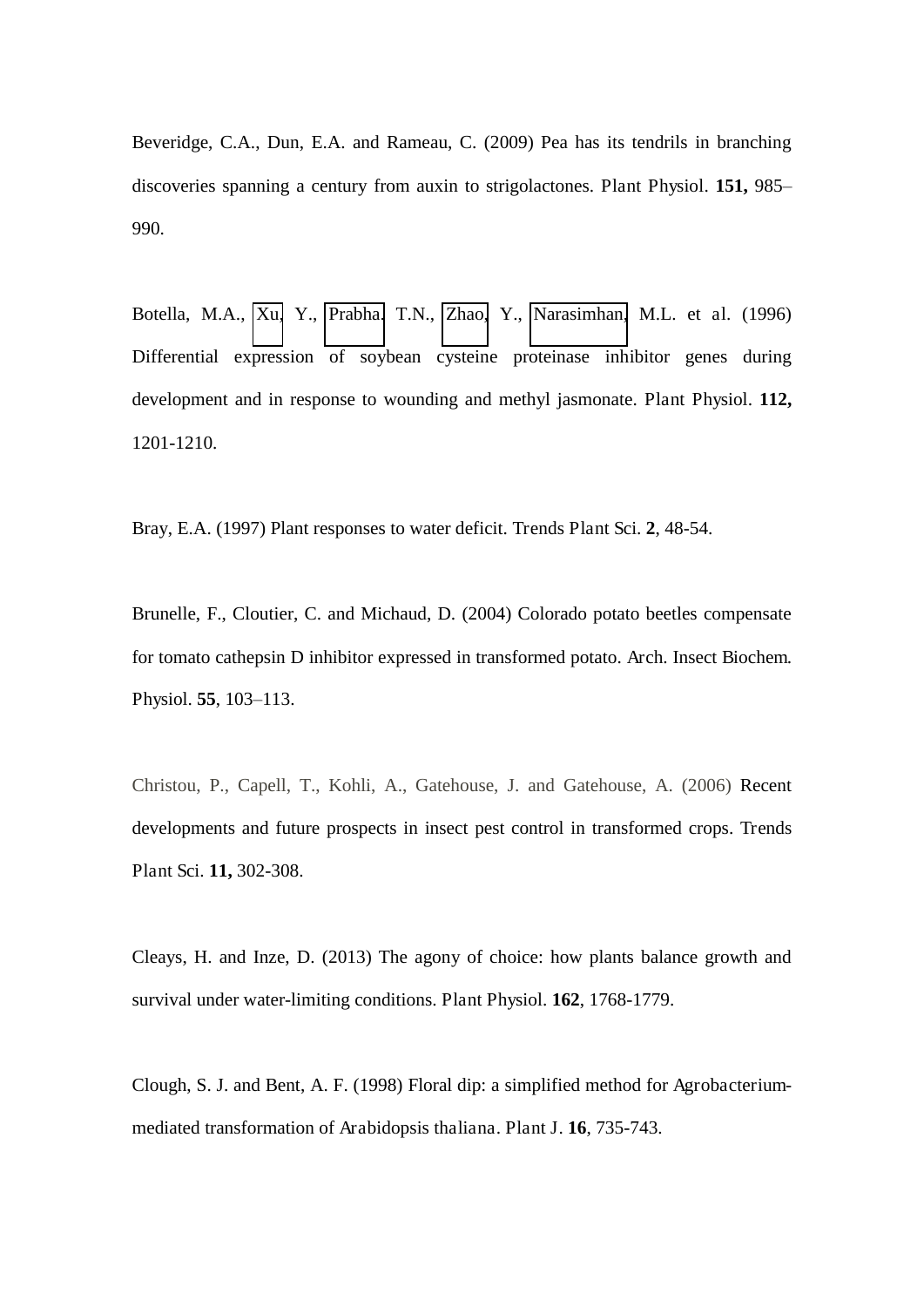Diop, N.N., Kidrič, M., Repellin, A., Gareil, M., D'Arcy-Lameta, A. et al. (2004) A multicystatin is induced by drought-stress in cowpea (Vigna unguiculata (L.) Walp.) leaves. FEBS Lett. **577**, 545-550.

D'Silva, I., Poirier, G.G. and Heath, M.C. (1998) Activation of cysteine proteases in cowpea plants during the hypersensitive response – a form of programmed cell death. Exp. Cell Res. **245,** 389-399.

Eckardt, N.A. (2001) Auxin and the power of the proteosome in plants. Plant Cell **13**, 2161-2163.

Gomez-Roldan, V., Fermas, S., Brewer, P.B., Puech-Pagès, V., Dun, E.A. et al. (2008) Strigolactone inhibition of shoot branching. Nature **455**, 189–194.

Gruis, D.F., Selinger, D.A., Curran, J.M. and Jung, R. (2002) Redundant proteolytic mechanisms process seed storage proteins in the absence of seed-type members of the vacuolar processing enzyme family of cysteine proteases. Plant Cell **14**, 2863–2882.

Hwang, J.E., Hong, J.K., Lim, C.J., Chen, H., Je, J. et al. (2010) Distinct expression patterns of two Arabidopsis phytocystatin genes, AtCYS1 and AtCYS2, during development and abiotic stresses. Plant Cell Rep.**29**, 905-915.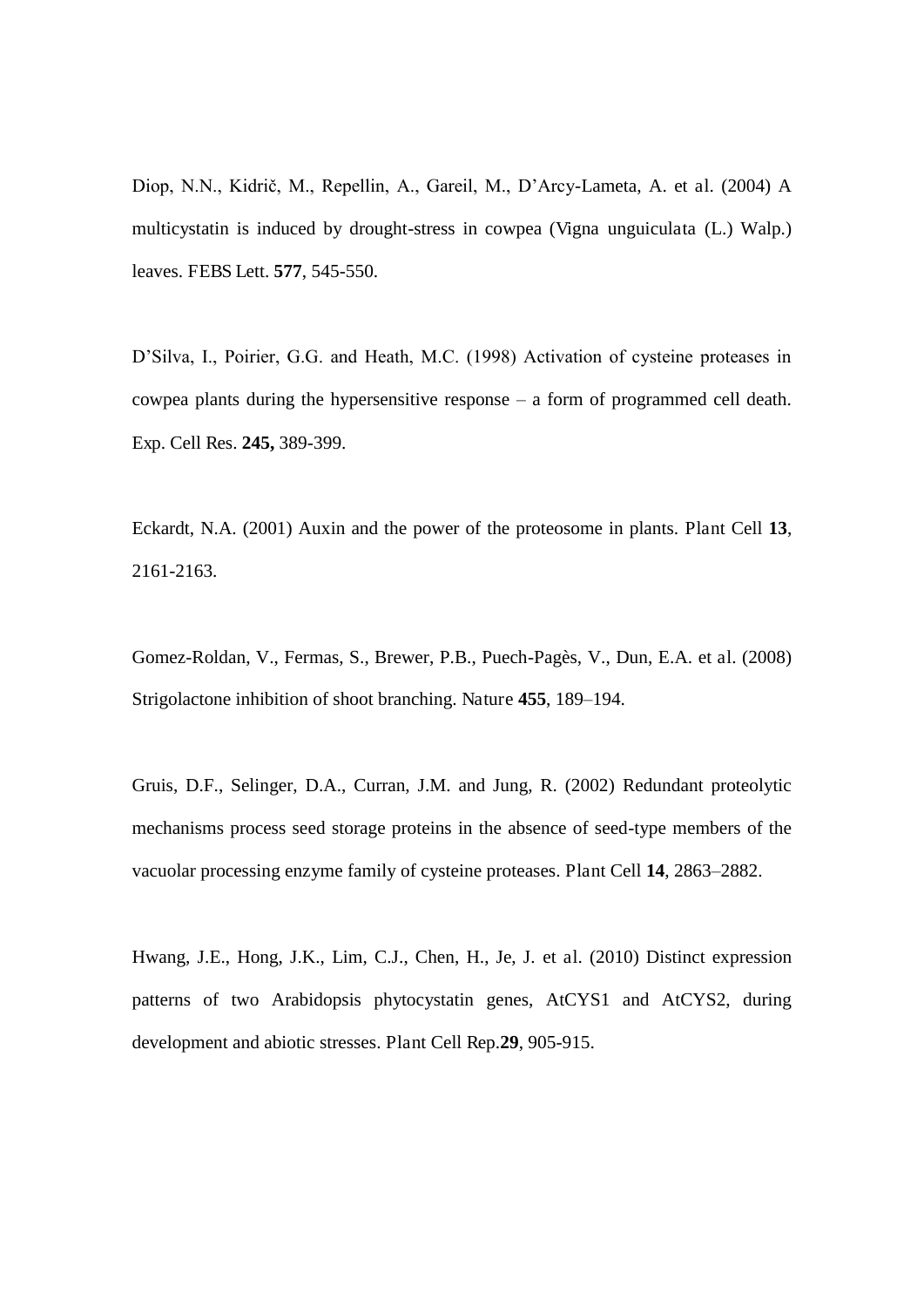Kapulnik, Y, Delaux, P-M., Resnick, N., Mayzlish-Gati, E., Wininger, S. et al. (2010) Strigolactones affect lateral root formation and root hair elongation in Arabidopsis. Planta **233**, 209-216.

Kiggundu, A., Muchwezi, J., van der Vyver, C., Viljoen, A., Vorster, J. et al. (2010) Deleterious effects of plant cystatins against the banana weevil Cosmopolites sordidus. Arch. Insect Biochem. Physiol. **73**, 87–105.

Kinney, A.J. (2006) Metabolic engineering in plants for human health and nutrition. Curr. Opin. Biotechnol. **17**, 130-138.

Kucharik, C.J. and Ramankutty, N. (2005) Trends and variability in U.S. corn yields over the 20th century. Earth Inter. **9**, 1-29.

Lawlor, D.W. (2002) Limitations to photosynthesis in water-stressed leaves: stomata vs. metabolism and the role of ATP. Ann. Bot. **89**, 871-885.

Lawlor, D.W. (2013) Genetic engineering to improve plant performance under drought: physiological evaluation of achievements, limitations and possibilities. J. Expt. Bot. **64**, 83-108.

Leyser, O. (2009) The control of shoot branching: an example of plant information processing. Plant Cell Environ. **32,** 694–703.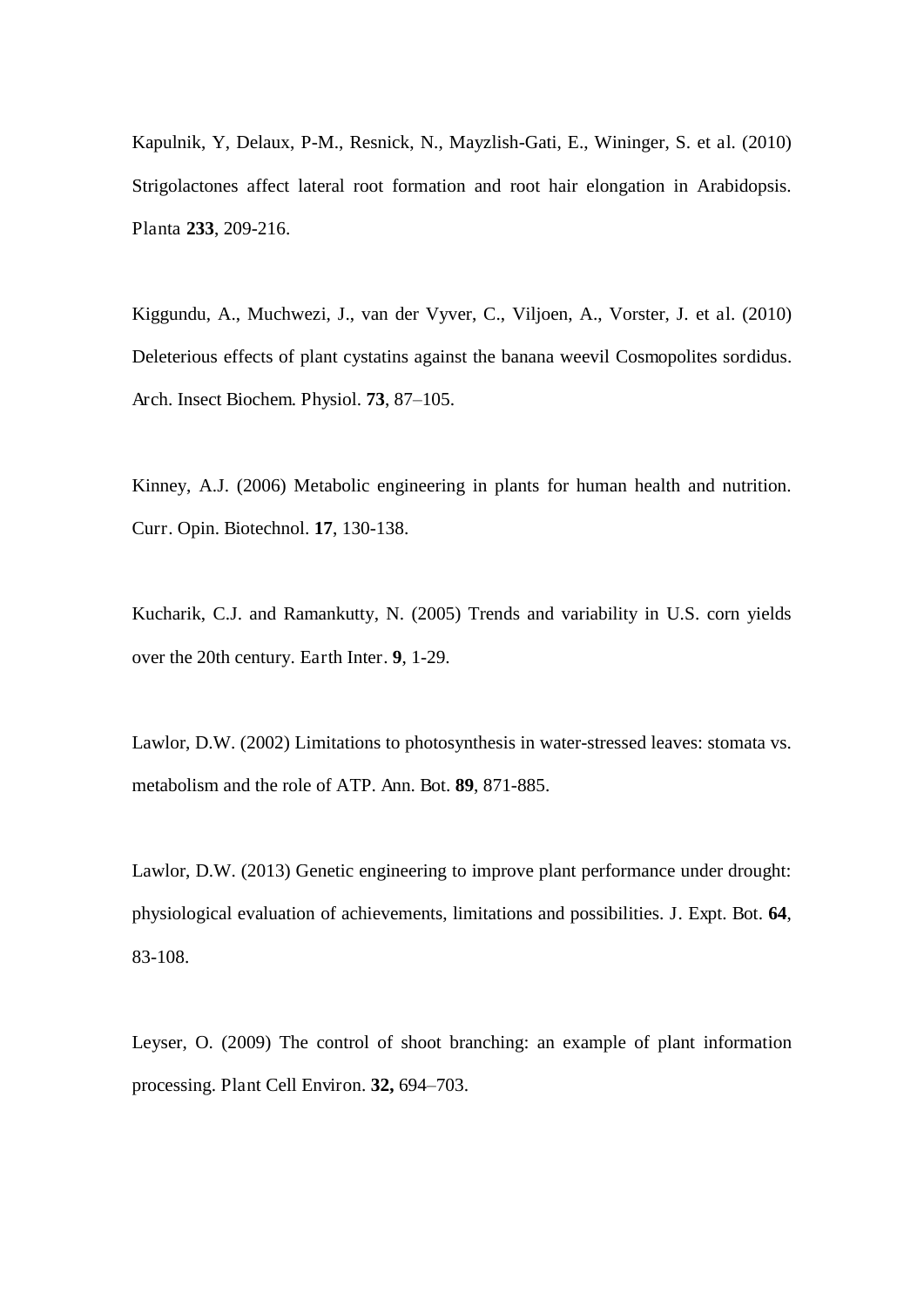Lohman, K.N., Gan, S., John, M.C. and Amasino, R.M. (1994) Molecular analysis of natural leaf senescence in Arabidopsis thaliana. Physiol. Plant. **92**, 322-328.

Masoud, S.A., Johnson, L.B., White, F.F. and Reeck, G.R. (1993) Expression of a cysteine proteinase inhibitor (oryzacystatin-I) in transformed tobacco plants. Plant Mol. Biol. **21**, 655–663.

Munger, A., Coenen, K., Cantin, L., Goulet, C., Vaillancourt, L-P. et al. (2012) Beneficial unintended effects of a cereal cystatin in transformed lines of potato, Solanum tuberosum. BMC Plant Biol. **12**, 198.

Parry, M.A.J., Wang, J. and Araus, J-L. (2012) New technologies, tools and approaches for improving crop breeding. J. Integ. Plant Biol. **54**, 210-214.

Paz, M.M., Martinez, J.C., Kalvig, A.B. Fonger, T.M. and Wang, K. (2006) Improved cotyledonary node method using an alternative explants derived from mature seed for efficient Agrobacterium-mediated soybean transformation Plant Cell Rep. **25**, 206-213.

Pernas, M., Sanchez-Mong, R. and Salcedo, G. (2000) Biotic and abiotic stress can induce cystatin expression in chestnut. FEBS Lett. **467**, 206-210.

Pillay, P., Kibido, T., dePlessis, M., Vyver, C., Beyene, G. et al. (2102) Use of transformed oryzacystatin-I-expressing plants enhances recombinant protein production. Appl Biochem Biotechnol. **168**, 1608-20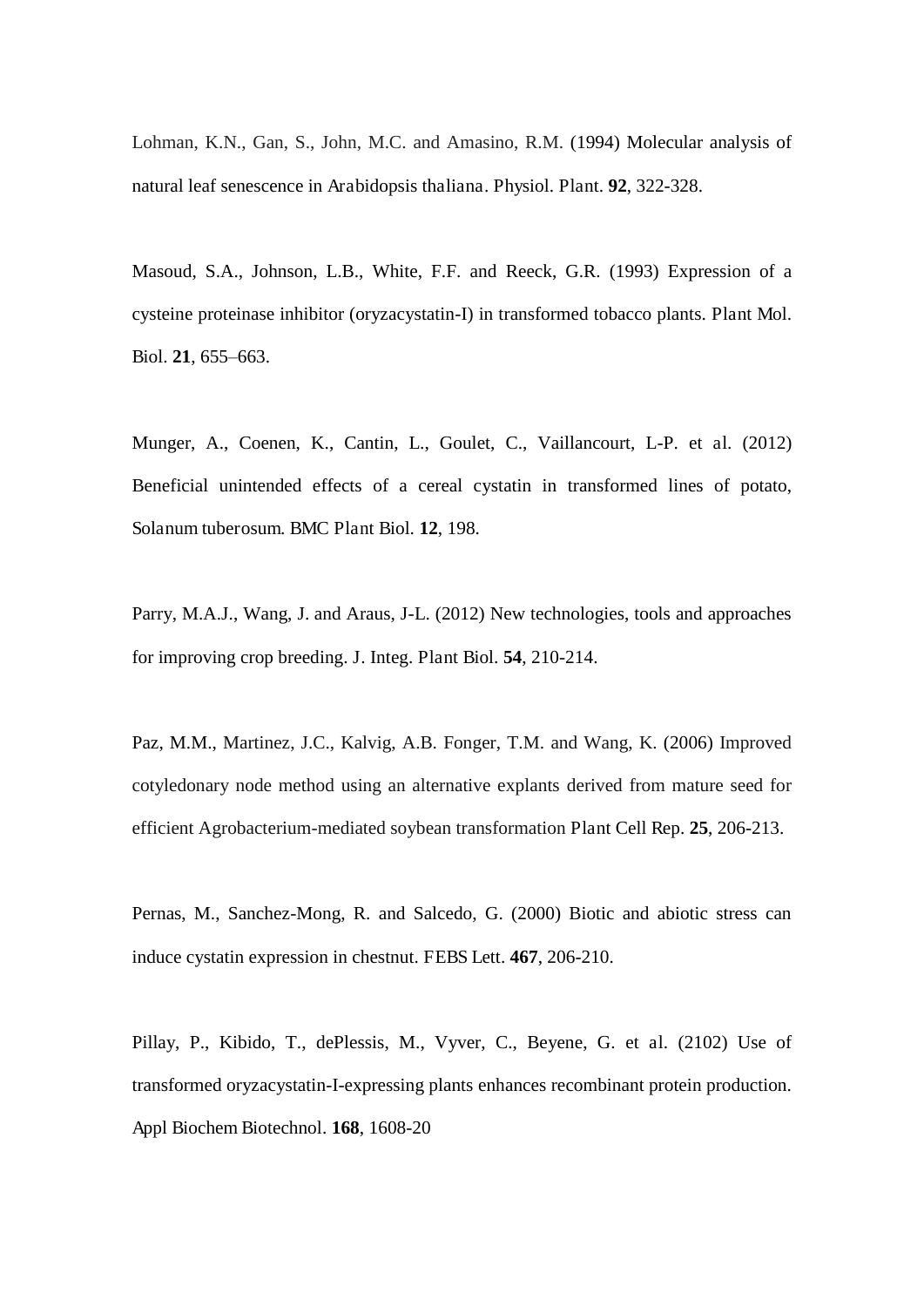Prins, A., Van Heerden, P.D.R., Olmos, E., Kunert, K.J. and Foyer, C.H. (2008) Cysteine proteinases regulate chloroplast protein content and composition in tobacco leaves: a model for dynamic interactions with ribulose-1, 5-bisphosphate carboxylase/oxygenase (Rubisco) vesicular bodies. J. Expt Bot. **59**, 1935-1950.

Rivard, D., Anguenot, R., Brunelle, F., Le, V.Q., Vézina, L-P. et al. (2006) An in-built proteinase inhibitor system for the protection of recombinant proteins recovered from transformed plants. Plant Biotech J. **4**, 359–368.

Ruyter-Spira, C., Kohlen, W., Charnikhova, T., van Zeijl, A., van Bezouwen, L. et al. (2011) Physiological effects of the synthetic strigolactone analog GR24 on root system architecture in Arabidopsis: another belowground role for strigolactones? Plant Physiol. **155**, 721-734.

Salas, C.E., Gomes, M.T.R., Hernandez, M. and Lopes, M.T.P. (2008) Plant cysteine proteinases: Evaluation of the pharmacological activity. Phytochem. **69**, 2263-2269.

Salvesen, G. and Nagase, H. (1989) Inhibition of proteolytic enzymes. Proteolytic enzymes: A practical approach, pp 83-104.

Schlüter, U., Benchabane, M., Munger, A., Kiggundu, A., Vorster, J. et al. (2010) Recombinant protease inhibitors for herbivore pest control: a multitrophic perspective. J, Expt. Bot. **61**, 4169-4183.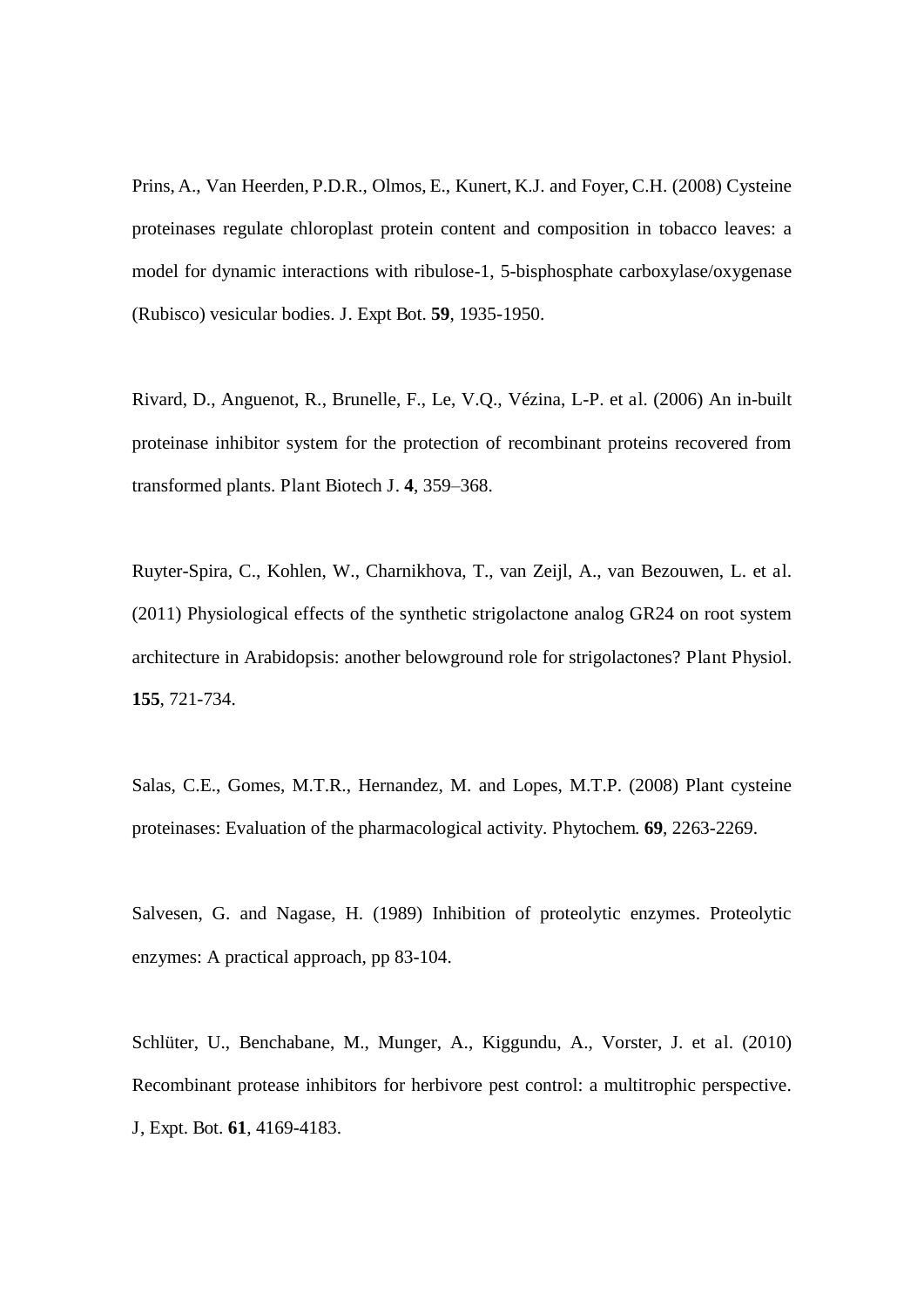Sheokand, S., Dahiya, P, Vincent, J.L. and Brewin, N.J. (2005) Modified expression of cysteine protease affects seed germination, vegetative growth and nodule development in transformed lines of Medicago truncatula. Plant Sci. **169**, 966-975.

Stirnberg, P., van de Sande, K. and Leyser, H.M. (2002) MAX1 and MAX2 control shoot lateral branching in Arabidopsis. Development **129**, 1131–1141.

Van der Vyver, C., Schneidereit, J., Driscoll, S., Turner, J., Kunert, K. and Foyer, C.H. (2003) Oryzacystatin-1 expression in transformed tobacco produces a conditional growth phenotype and enhances chilling tolerance. Plant Biotech. J. **1**, 101-112.

Vorster, J., Michaud, D., Kiggundu, A. and Kunert, K. (2010) Crop damage. Quest **6**, 30-32.

Vorster, B.J., Schlüter, U., du Plessis, M., van Wyk, S., Makgopa, M.E. et al. (2013) The cysteine protease–cysteine protease inhibitor system explored in soybean nodule development. Agronomy **3**, 550-570.

Woo, H.R, Chung, K.M., Park J-H., Oh, S.A., Ahn, T. et al. (2001) Ore 9, an F-box protein that regulates leaf senescence in Arabidopsis. Plant Cell **13**, 1779-1790.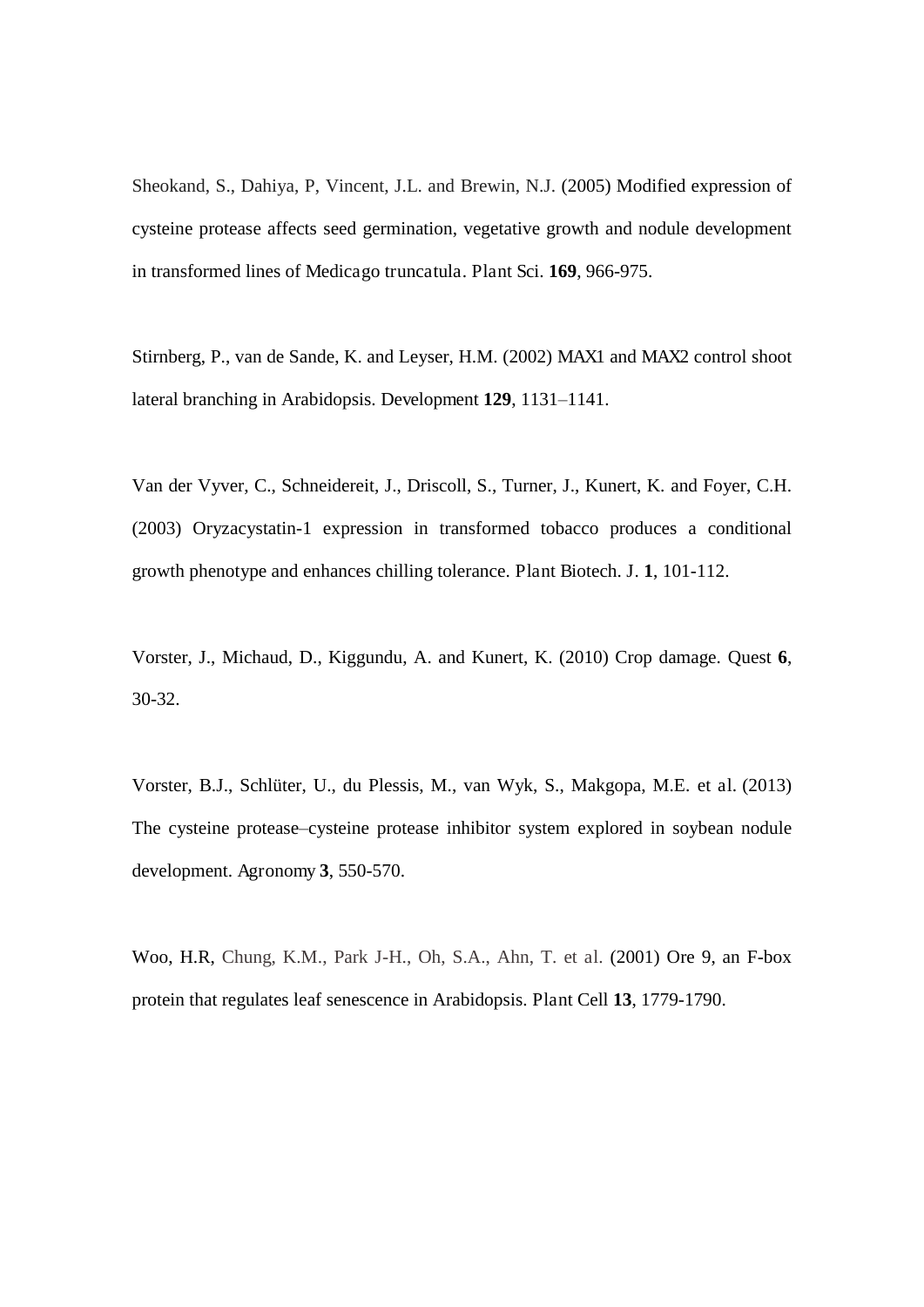Woo, H.R., Kim, J.H., Nam, H.G. and Lim P.O. (2004) The delayed leaf senescence mutants of Arabidopsis, ore1, ore3, and ore9 are tolerant to oxidative stress. Plant Cell Physiol. **45**, 923–932.

Zavala, J.A., Patankar, A.G., Gase, K. and Baldwin, I.T. (2004) Constitutive and inducible trypsin proteinase inhibitor production incurs large fitness costs in Nicotina attenuata. PNAS **101**, 1607-1612.

Zhang, X., Liu, S. and Takano, T. (2008) Two cysteine proteinase inhibitors from Arabidopsis thaliana, AtCYSa and AtCYSb, increasing the salt, drought, oxidation and cold tolerance. Plant Molecular Biol. **68**, 131-143.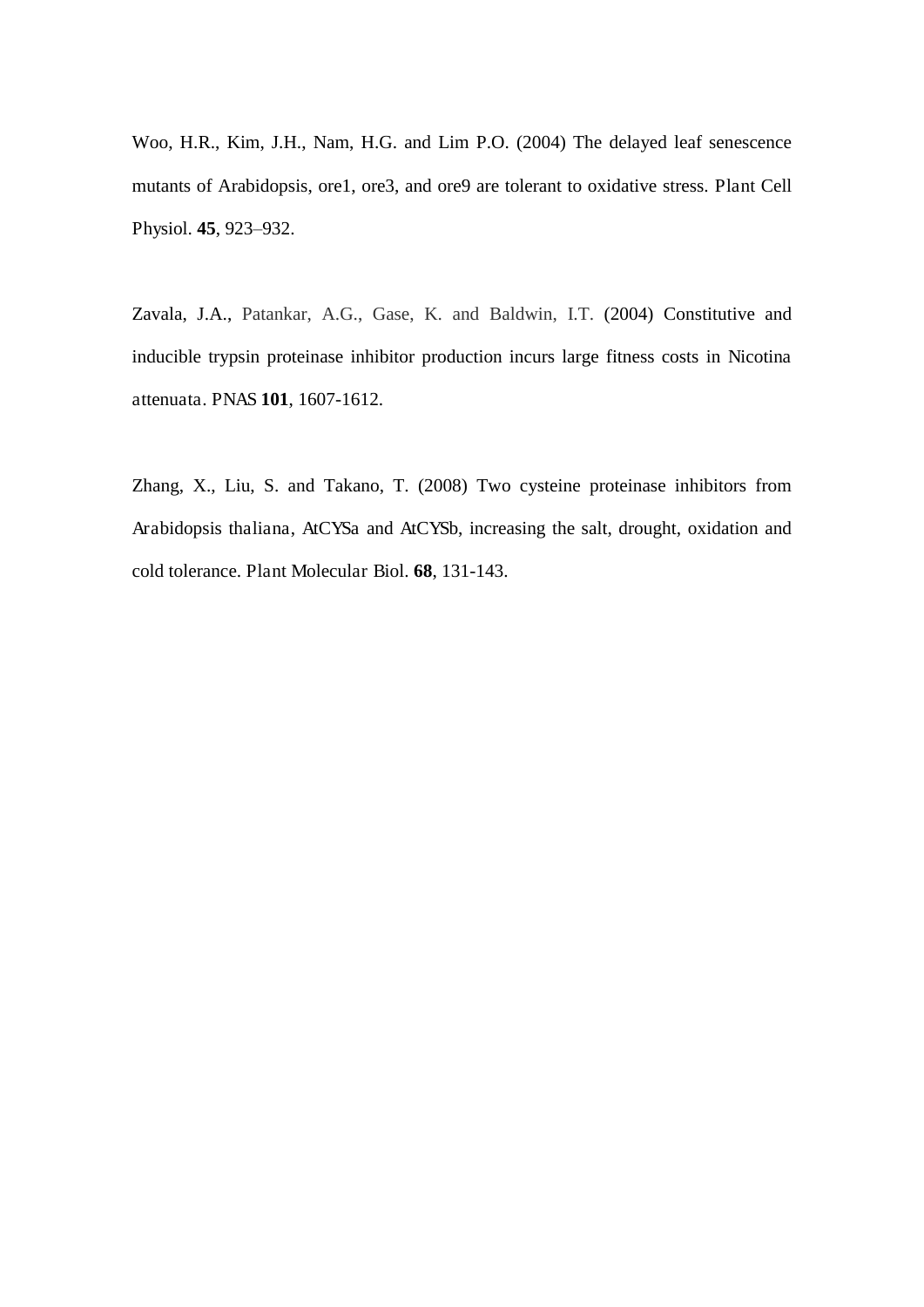# **Figure legends**

**Figure 1. The effects of ectopic OCI expression on soybean.** a**.** Identification of the presence of OCI sequence in the leaves of three independent transformed lines (SOCI-1, SOCI-2 and SOCI-3) relative to the wild-type (SWt); b. Western blot showing the presence of the OCI protein in SOCI-1, SOCI-2 and SOCI-3 leaves; c, comparison of shoot phenotypes at 3 weeks, d, stem height, e, shoot biomass (fresh weight), f, number of axillary branches and g, chlorophyll content in the three independent transformed lines (SOCI-1, SOCI-2 and SOCI-3) relative to the wild-type.. Values represent the mean from 3 different plants per line  $\pm$  SD. Asterisks denote significant differences between the lines at \*P<0.01.

**Figure 2. The effects of ectopic OCI expression on seed and leaf protein contents and on cathepsin-like, (Cat-L) activities.** Comparison of the protein contents of dry and imbibed seeds; b, leaf protein contents; c, seed cathepsin L-like, (Cat-L) activities and d, leaf Cat-L activities in the three independent transformed lines (SOCI-1, SOCI-2 and SOCI-3) relative to the wild-type (SWt); Values represent the average of 20 repetitions  $\pm$  SD. Asterisks denote significant differences between the lines at \*P<0.01.

**Figure 3. The effects of ectopic OCI expression on seed production and germination in tobacco and soybean.** A comparison of a. seed pod phenotype and b, seed number s and dry weights in OCI-expressing tobacco plants (NOCI) plants relative to wild-type (NWt) controls: c. comparison of a. seed production and .d. seed biomass (fresh weight) in the three independent transformed lines (SOCI-1, SOCI-2 and SOCI-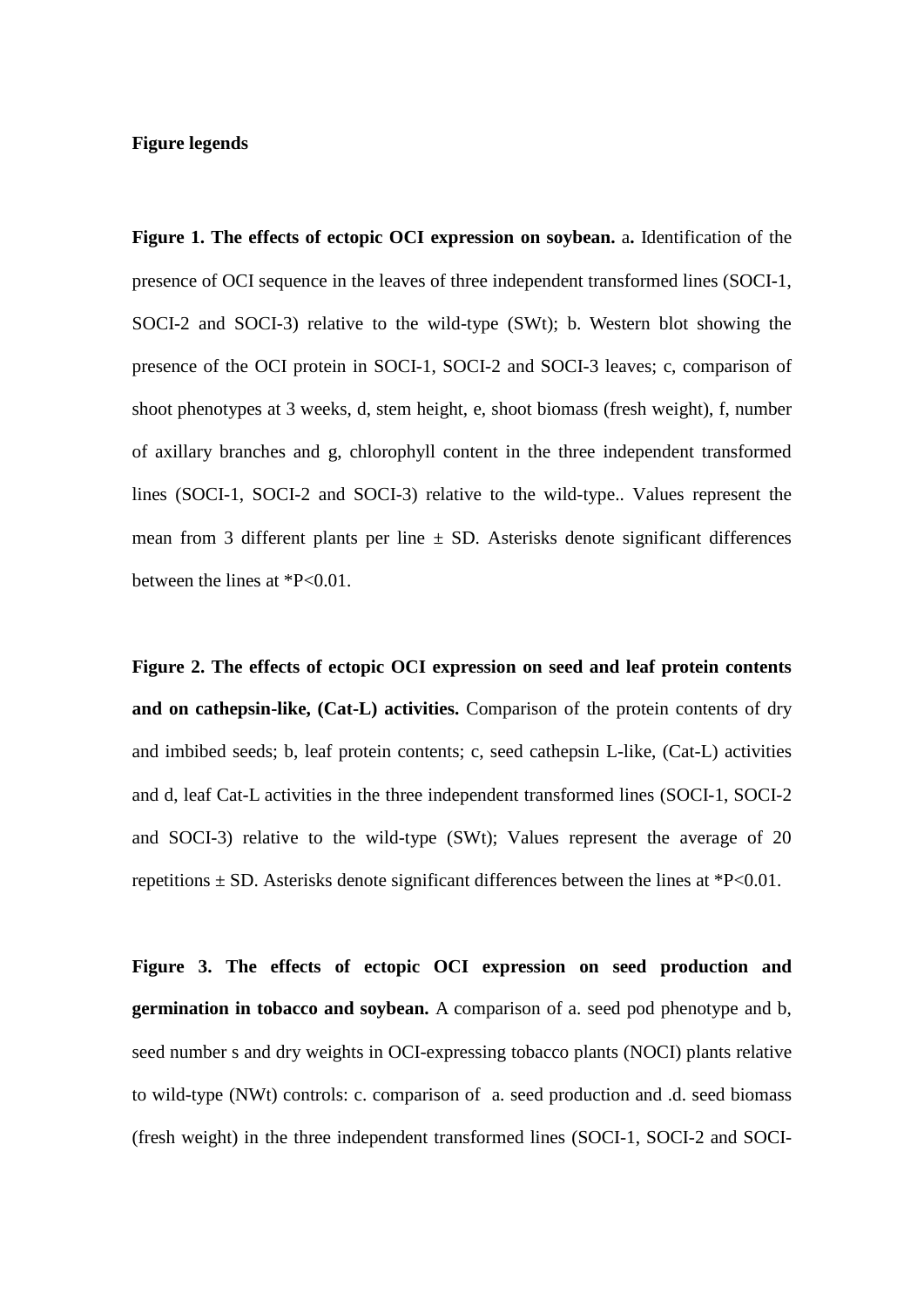3) relative to the wild-type (SWt). Values represent the average of 20 repetitions  $\pm$  SD. Asterisks denote significant differences between the lines at \*P<0.01.

**Figure 4. The effects of ectopic OCI expression on senescence in soybean.** A comparison of a, the shoot phenotype at 18 weeks, b, leaf chlorophyll contents and c, photosynthetic  $CO<sub>2</sub>$  assimilation rates in the three independent transformed soybean lines (SOCI-1, SOCI-2 and SOCI-3) relative to the wild type (SWt). Values represent the mean from 3 different plants per line  $\pm$  SD. Asterisks denote significant differences between the lines at \*P<0.01.

**Figure 5. The effects of ectopic OCI expression on the abundance of transcripts encoding carotenoid cleavage dioxygenases 7 (CCD7) and CCD8 in Arabidopsis thaliana.** a. A simple depiction of the strigolactone synthesis pathway. The relative abundance of b. CCD7 mRNAs and c. CCD8 mRNAs in the leaves of three independent transformed lines (AOCI1, AOCI3 and AOCI4) relative to the wild-type (AWt). Values represent the mean from 3 different plants per line  $\pm$  SD. Asterisks denote significant differences between the lines at \*P<0.01.

**Figure 6. The effects of ectopic OCI expression on the development of Arabidopsis thaliana shoots and roots.** a. comparison of rosette phenotype at 4 weeks, b. identification of the presence of the OCI transgene in the leaves of three independent transformed lines (AOCI1, AOCI3 and AOCI4) relative to the wild-type (AWt) , lateral root densities measured on seedlings at 8 days, c. rosette diameter at 4 weeks and f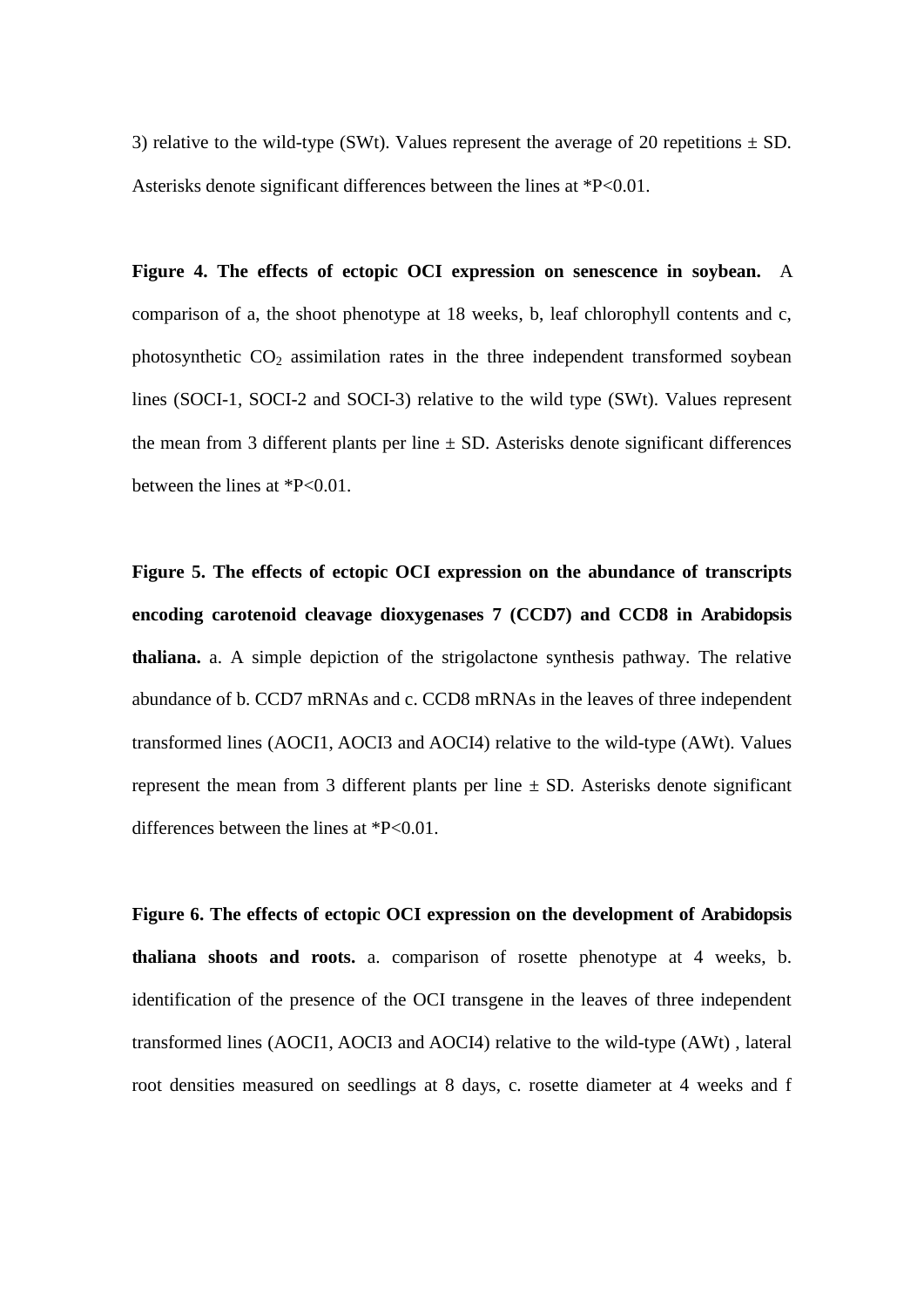rosette phenotype at 16 weeks. Values represent the mean from 3 different plants per line  $\pm$  SD. Asterisks denote significant differences between the lines at \*P<0.01.

**Figure 7. The effects of ectopic OCI expression on drought-tolerance in Arabidopsis thaliana.** A comparison of a. rosette phenotypes, b. soil water, c leaf water contents and d. leaf protein contents in well-watered plants of the transformed lines (AOXI1, AOCI3 and AOCI4) and the wild-type (AWt) with plants that had been deprived of water for 15 days (Drought). Values represent the mean from 3 different plants per line  $\pm$  SD. Asterisks denote significant differences between the lines at  $*P<0.01$ .

**Figure 8. The effects of ectopic OCI expression on drought-tolerance in soybean soybean.** A comparison of a. shoot phenotypes after 6 days of drought and b. photosynthetic  $CO_2$  assimilation rates in three different leaf ranks (top, middle, bottom) of six week-old SOCI-1 and wild type (SWt) plants under well watered conditions (day 0) and plants that had been deprived of water for 3 and 6 days; Values represent the mean from 3 different plants per line  $\pm$  SD. Asterisks denote significant differences between the lines at \*P<0.01.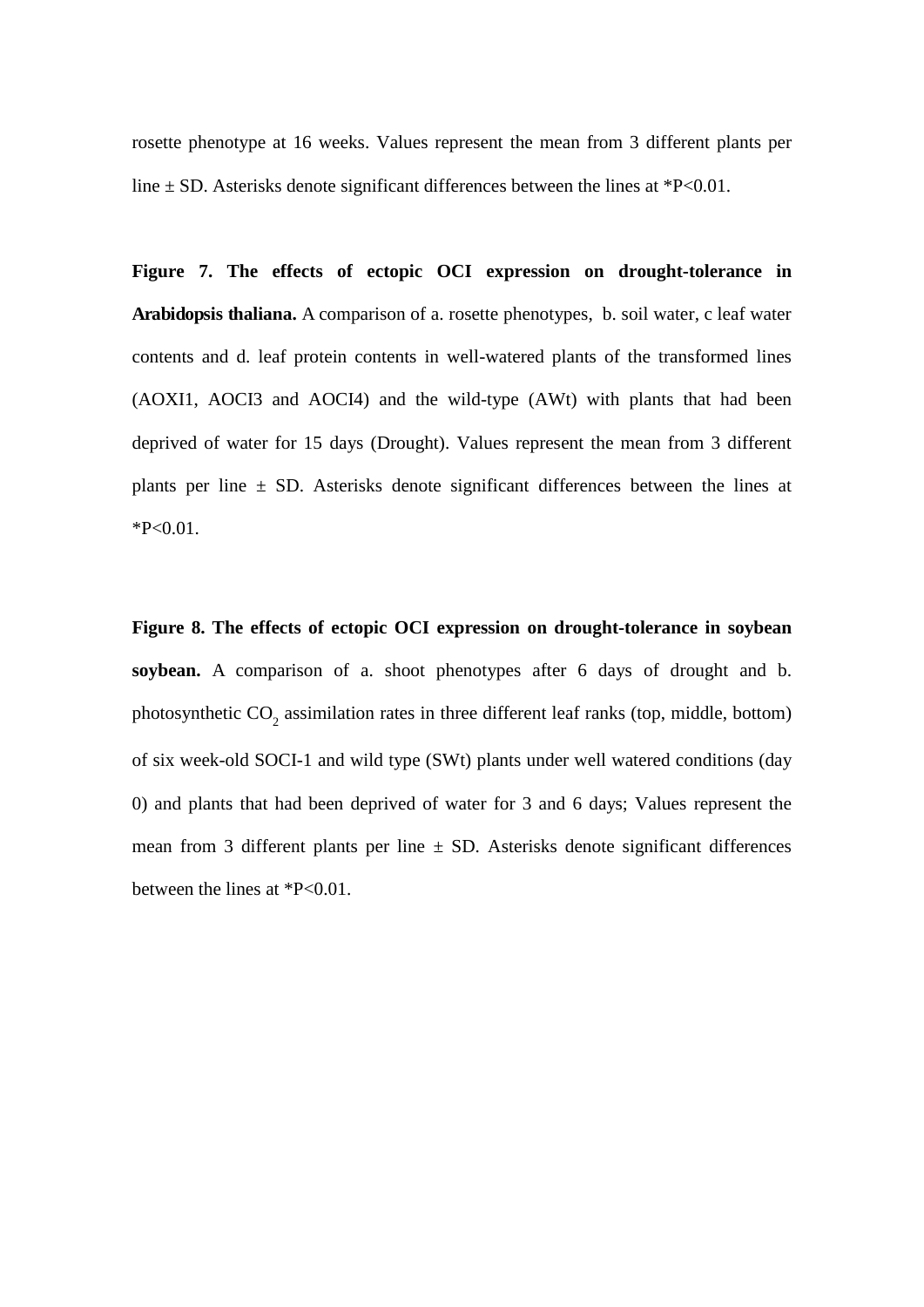| <b>Sequence</b>          | <b>Accession</b> | Relative expression $(2^{-\Delta \Delta ct})$ |                 |                 |
|--------------------------|------------------|-----------------------------------------------|-----------------|-----------------|
|                          |                  | 3 wks                                         | 6 wks           | 12 wks          |
| $\overline{\mathbf{CP}}$ |                  |                                               |                 |                 |
| SWtCP1                   | Glyma04g04400    | $1.01 \pm 0.11$                               | $1.00 \pm 0.10$ | $1.00 \pm 0.06$ |
| SOCICP1                  |                  | $0.56 \pm 0.06$                               | $1.01 \pm 0.41$ | $1.87 \pm 0.17$ |
| SWtCP2                   | Glyma17g05670    | $1.00 \pm 0.05$                               | $1.01 \pm 0.15$ | $1.00 + 0.05$   |
| SOCICP2                  |                  | $1.85 \pm 0.18$                               | $1.22 \pm 0.46$ | $0.84 \pm 0.07$ |
| SWtCP4                   | Glyma14g40670    | $1.02 \pm 0.12$                               | $1.04 \pm 0.15$ | $1.01 \pm 0.13$ |
| SOCICP4                  |                  | $1.22 \pm 0.11$                               | $0.57 \pm 0.03$ | $0.54 \pm 0.04$ |
| SWtCP5                   | Glyma04g03090    | $1.01 \pm 0.10$                               | $1.01 \pm 0.08$ | $1.00 \pm 0.06$ |
| SOCICP5                  |                  | $1.39 \pm 0.17$                               | $0.67 \pm 0.04$ | $0.51 \pm 0.05$ |
|                          |                  |                                               |                 |                 |
| <b>Cystatin</b>          |                  |                                               |                 |                 |
| SWtCy1                   | Glyma15g36180    | $1.02 \pm 0.16$                               | $1.04 \pm 0.20$ | $1.01 \pm 0.11$ |
| SOCICy1                  |                  | $1.54 \pm 0.14$                               | $0.42 \pm 0.06$ | $1.17 \pm 0.12$ |
| SWtCy2                   | Glyma14g04250    | $1.00 \pm 0.00$                               | $1.03 \pm 0.18$ | $1.03 \pm 0.18$ |
| SOCICy2                  |                  | $1.85 \pm 0.16$                               | $1.17 \pm 0.18$ | $1.17 \pm 0.18$ |
| SWtCy4                   | Glyma05g28250    | $1.03 \pm 0.19$                               | $1.0 + 0.06$    | $1.01 \pm 0.10$ |
| SOCICy4                  |                  | $1.23 \pm 0.16$                               | $1.5 \pm 0.11$  | $0.53 \pm 0.05$ |
|                          |                  |                                               |                 |                 |
| <b>VPE</b>               |                  |                                               |                 |                 |
| SWtVPE1                  | Glyma $17g14680$ | $1.04 \pm 0.21$                               | $1.08 \pm 0.30$ | $1.0 + 0.00$    |
| SOCIVPE1                 |                  | $2.05 \pm 0.44$                               | $1.52 \pm 0.20$ | $2.28 \pm 0.42$ |
| SWtVPE2                  | Glyma05g04230    | $1.00 \pm 0.02$                               | $1.02 \pm 0.14$ | $1.00 \pm 0.04$ |
| SOCIVPE2                 |                  | $1.65 \pm 0.19$                               | $2.08 \pm 0.38$ | $1.48 + 0.1$    |

Glyma14g10620 1.03±0.16 1.00±0.04 1.00±0.04

1.31±0.17 1.92±0.14 0.50±0.06

SWtVPE3 SOCIVPE3

Table 1: The effect of OCI expression on the abundance of transcripts encoding leaf papain-like cysteine proteases (CP), cystatins (Cys) and vacuole processing enzymes (VPE) in plants grown for 3, 6 and 12 weeks. The relative abundance of transcripts in SOCI-1 is expressed relative to the wild-type (SWt) plants